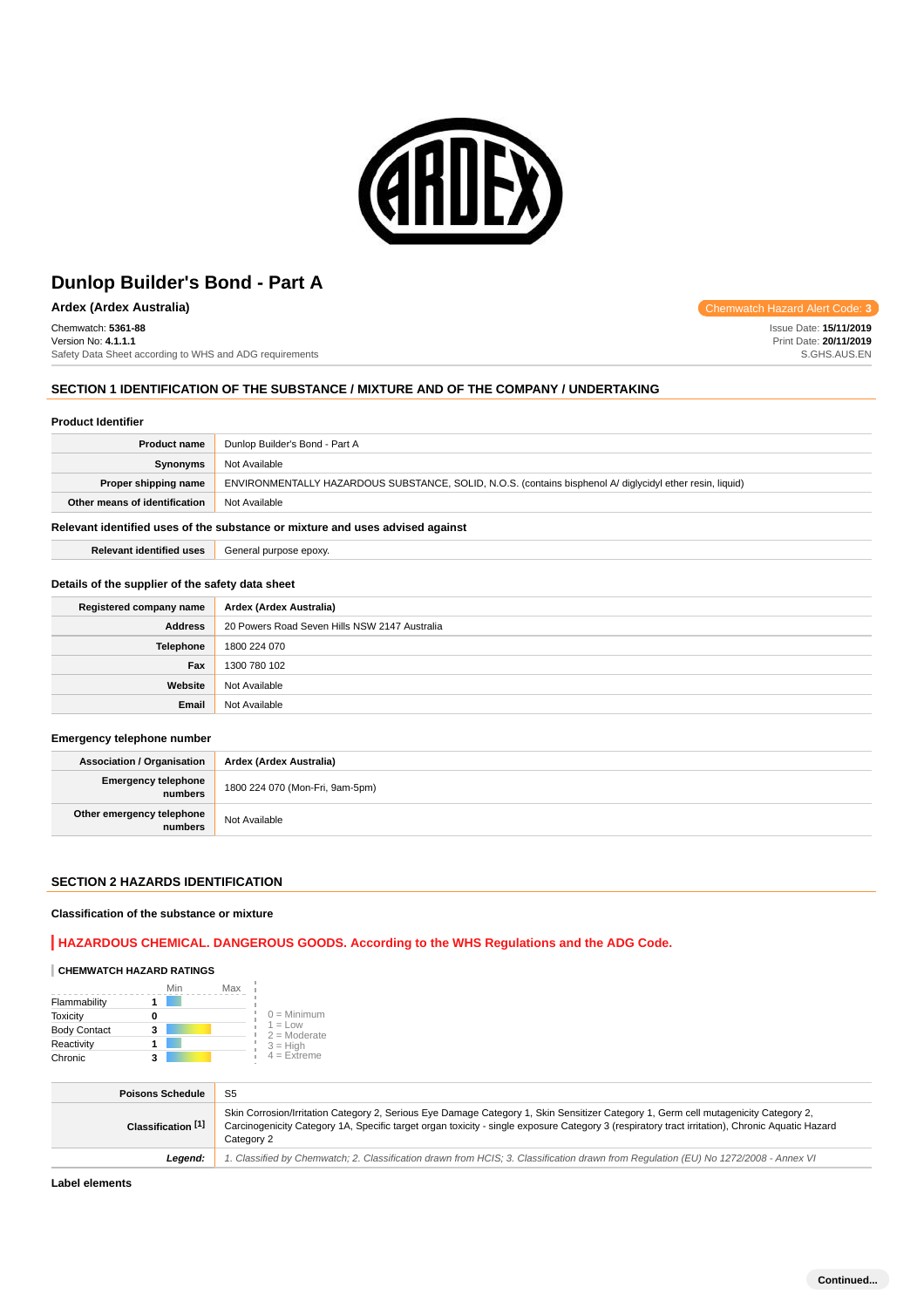

**SIGNAL WORD DANGER**

#### **Hazard statement(s)**

| <b>Hazaru Statement St</b> |                                                  |
|----------------------------|--------------------------------------------------|
| H315                       | Causes skin irritation.                          |
| H318                       | Causes serious eye damage.                       |
| H317                       | May cause an allergic skin reaction.             |
| H341                       | Suspected of causing genetic defects.            |
| H350                       | May cause cancer.                                |
| H335                       | May cause respiratory irritation.                |
| H411                       | Toxic to aquatic life with long lasting effects. |

# **Precautionary statement(s) Prevention**

| P <sub>201</sub> | Obtain special instructions before use.                                    |
|------------------|----------------------------------------------------------------------------|
| P271             | Use only outdoors or in a well-ventilated area.                            |
| P280             | Wear protective gloves/protective clothing/eye protection/face protection. |
| P281             | Use personal protective equipment as required.                             |

### **Precautionary statement(s) Response**

| P305+P351+P338 | IF IN EYES: Rinse cautiously with water for several minutes. Remove contact lenses, if present and easy to do. Continue rinsing. |
|----------------|----------------------------------------------------------------------------------------------------------------------------------|
| P308+P313      | IF exposed or concerned: Get medical advice/attention.                                                                           |
| P310           | Immediately call a POISON CENTER or doctor/physician.                                                                            |
| P321           | Specific treatment (see advice on this label).                                                                                   |

### **Precautionary statement(s) Storage**

| P405      | ⊰tore<br>Nocked up.                                                   |
|-----------|-----------------------------------------------------------------------|
| P403+P233 | Store in a well-ventilated place. Keep container tightly closed.<br>. |

# **Precautionary statement(s) Disposal**

**P501** Dispose of contents/container to authorised hazardous or special waste collection point in accordance with any local regulation.

# **SECTION 3 COMPOSITION / INFORMATION ON INGREDIENTS**

### **Substances**

See section below for composition of Mixtures

# **Mixtures**

| <b>CAS No</b> | %[weight] | Name                                        |
|---------------|-----------|---------------------------------------------|
| 25085-99-8    | 40-70     | bisphenol A/ diglycidyl ether resin, liquid |
| Not Available | 13-37     | ingredients, proprietary                    |
| 1317-65-3     | 10-30     | limestone                                   |
| 13463-67-7    | $0 - 3$   | titanium dioxide                            |

# **SECTION 4 FIRST AID MEASURES**

# **Description of first aid measures**

| <b>Eye Contact</b>  | If this product comes in contact with the eyes:<br>Immediately hold eyelids apart and flush the eye continuously with running water.<br>Ensure complete irrigation of the eye by keeping eyelids apart and away from eye and moving the eyelids by occasionally lifting the upper<br>and lower lids.<br>► Continue flushing until advised to stop by the Poisons Information Centre or a doctor, or for at least 15 minutes.<br>Transport to hospital or doctor without delay.<br>► Removal of contact lenses after an eye injury should only be undertaken by skilled personnel. |
|---------------------|-----------------------------------------------------------------------------------------------------------------------------------------------------------------------------------------------------------------------------------------------------------------------------------------------------------------------------------------------------------------------------------------------------------------------------------------------------------------------------------------------------------------------------------------------------------------------------------|
| <b>Skin Contact</b> | If skin contact occurs:<br>Inmediately remove all contaminated clothing, including footwear.<br>Flush skin and hair with running water (and soap if available).<br>▶ Seek medical attention in event of irritation.                                                                                                                                                                                                                                                                                                                                                               |
| Inhalation          | If fumes or combustion products are inhaled remove from contaminated area.<br>Lay patient down. Keep warm and rested.<br>▶ Prostheses such as false teeth, which may block airway, should be removed, where possible, prior to initiating first aid procedures.<br>Apply artificial respiration if not breathing, preferably with a demand valve resuscitator, bag-valve mask device, or pocket mask as trained.<br>Perform CPR if necessary.                                                                                                                                     |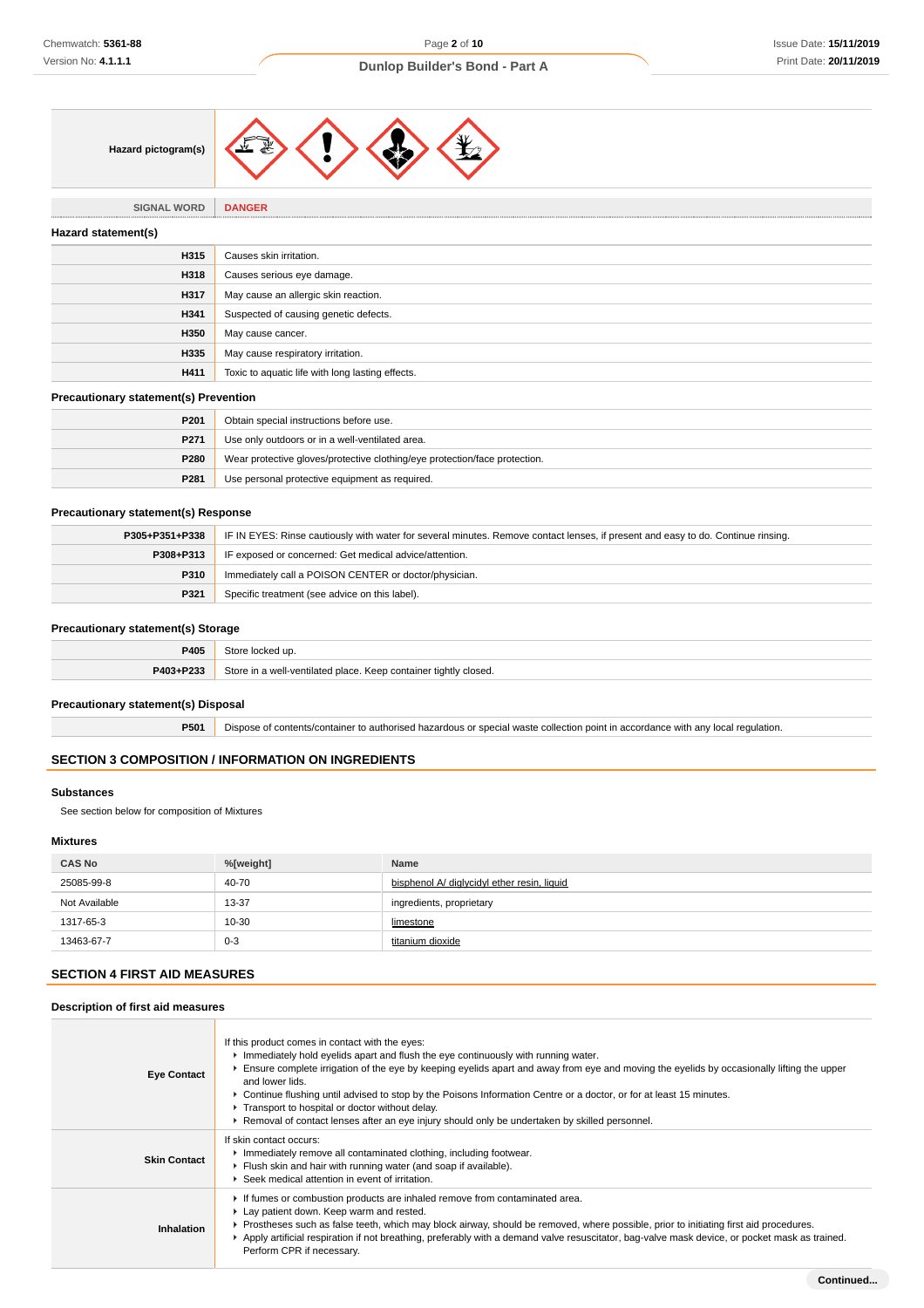|  | Dunlop Builder's Bond - Part A |  |  |
|--|--------------------------------|--|--|
|--|--------------------------------|--|--|

|           | Transport to hospital, or doctor, without delay.                                                                                                                                                                                                                                                                                                                                                                                                                                                                                                                                                                                                                |
|-----------|-----------------------------------------------------------------------------------------------------------------------------------------------------------------------------------------------------------------------------------------------------------------------------------------------------------------------------------------------------------------------------------------------------------------------------------------------------------------------------------------------------------------------------------------------------------------------------------------------------------------------------------------------------------------|
| Ingestion | For advice, contact a Poisons Information Centre or a doctor at once.<br>Urgent hospital treatment is likely to be needed.<br>If swallowed do <b>NOT</b> induce vomiting.<br>If vomiting occurs, lean patient forward or place on left side (head-down position, if possible) to maintain open airway and prevent aspiration.<br>• Observe the patient carefully.<br>Never give liquid to a person showing signs of being sleepy or with reduced awareness; i.e. becoming unconscious.<br>$\epsilon$ Give water to rinse out mouth, then provide liquid slowly and as much as casualty can comfortably drink.<br>Transport to hospital or doctor without delay. |

# **Indication of any immediate medical attention and special treatment needed**

Treat symptomatically.

### **SECTION 5 FIREFIGHTING MEASURES**

#### **Extinguishing media**

- Alcohol stable foam.
- Dry chemical powder.
- $\triangleright$  BCF (where regulations permit).
- ▶ Carbon dioxide.

**Do not** use water jets.

#### **Special hazards arising from the substrate or mixture**

| <b>Fire Incompatibility</b>    | ► Avoid contamination with oxidising agents i.e. nitrates, oxidising acids, chlorine bleaches, pool chlorine etc. as ignition may result                                                                                                                                                                                                                                                                                                                                                                                                                                                                                                                                                                                                                                                                                                                                                                                                                                                                                                                                                                                                                                                                                                                                                                                                                            |
|--------------------------------|---------------------------------------------------------------------------------------------------------------------------------------------------------------------------------------------------------------------------------------------------------------------------------------------------------------------------------------------------------------------------------------------------------------------------------------------------------------------------------------------------------------------------------------------------------------------------------------------------------------------------------------------------------------------------------------------------------------------------------------------------------------------------------------------------------------------------------------------------------------------------------------------------------------------------------------------------------------------------------------------------------------------------------------------------------------------------------------------------------------------------------------------------------------------------------------------------------------------------------------------------------------------------------------------------------------------------------------------------------------------|
| <b>Advice for firefighters</b> |                                                                                                                                                                                                                                                                                                                                                                                                                                                                                                                                                                                                                                                                                                                                                                                                                                                                                                                                                                                                                                                                                                                                                                                                                                                                                                                                                                     |
| <b>Fire Fighting</b>           | Alert Fire Brigade and tell them location and nature of hazard.<br>▶ Wear breathing apparatus plus protective gloves.<br>▶ Prevent, by any means available, spillage from entering drains or water courses.<br>► Use water delivered as a fine spray to control fire and cool adjacent area.                                                                                                                                                                                                                                                                                                                                                                                                                                                                                                                                                                                                                                                                                                                                                                                                                                                                                                                                                                                                                                                                        |
| <b>Fire/Explosion Hazard</b>   | ► Combustible solid which burns but propagates flame with difficulty; it is estimated that most organic dusts are combustible (circa 70%) -<br>according to the circumstances under which the combustion process occurs, such materials may cause fires and / or dust explosions.<br>▶ Organic powders when finely divided over a range of concentrations regardless of particulate size or shape and suspended in air or some<br>other oxidizing medium may form explosive dust-air mixtures and result in a fire or dust explosion (including secondary explosions).<br>▶ Avoid generating dust, particularly clouds of dust in a confined or unventilated space as dusts may form an explosive mixture with air, and<br>any source of ignition, i.e. flame or spark, will cause fire or explosion. Dust clouds generated by the fine grinding of the solid are a particular<br>hazard; accumulations of fine dust (420 micron or less) may burn rapidly and fiercely if ignited - particles exceeding this limit will generally not<br>form flammable dust clouds; once initiated, however, larger particles up to 1400 microns diameter will contribute to the propagation of an<br>explosion.<br>Combustion products include:<br>carbon monoxide (CO)<br>carbon dioxide (CO2)<br>metal oxides<br>other pyrolysis products typical of burning organic material. |
| <b>HAZCHEM</b>                 | 2Z                                                                                                                                                                                                                                                                                                                                                                                                                                                                                                                                                                                                                                                                                                                                                                                                                                                                                                                                                                                                                                                                                                                                                                                                                                                                                                                                                                  |

# **SECTION 6 ACCIDENTAL RELEASE MEASURES**

#### **Personal precautions, protective equipment and emergency procedures**

See section 8

### **Environmental precautions**

See section 12

### **Methods and material for containment and cleaning up**

| <b>Minor Spills</b> | • Clean up waste regularly and abnormal spills immediately.<br>Avoid breathing dust and contact with skin and eyes.<br>▶ Wear protective clothing, gloves, safety glasses and dust respirator.<br>► Use dry clean up procedures and avoid generating dust.<br>Environmental hazard - contain spillage.            |
|---------------------|-------------------------------------------------------------------------------------------------------------------------------------------------------------------------------------------------------------------------------------------------------------------------------------------------------------------|
| <b>Major Spills</b> | ▶ Clear area of personnel and move upwind.<br>Alert Fire Brigade and tell them location and nature of hazard.<br>▶ Wear full body protective clothing with breathing apparatus.<br>▶ Prevent, by all means available, spillage from entering drains or water courses.<br>Environmental hazard - contain spillage. |

Personal Protective Equipment advice is contained in Section 8 of the SDS.

### **SECTION 7 HANDLING AND STORAGE**

#### **Precautions for safe handling Safe handling** Avoid all personal contact, including inhalation. ▶ Wear protective clothing when risk of exposure occurs. Use in a well-ventilated area. Prevent concentration in hollows and sumps. Organic powders when finely divided over a range of concentrations regardless of particulate size or shape and suspended in air or some other oxidizing medium may form explosive dust-air mixtures and result in a fire or dust explosion (including secondary explosions)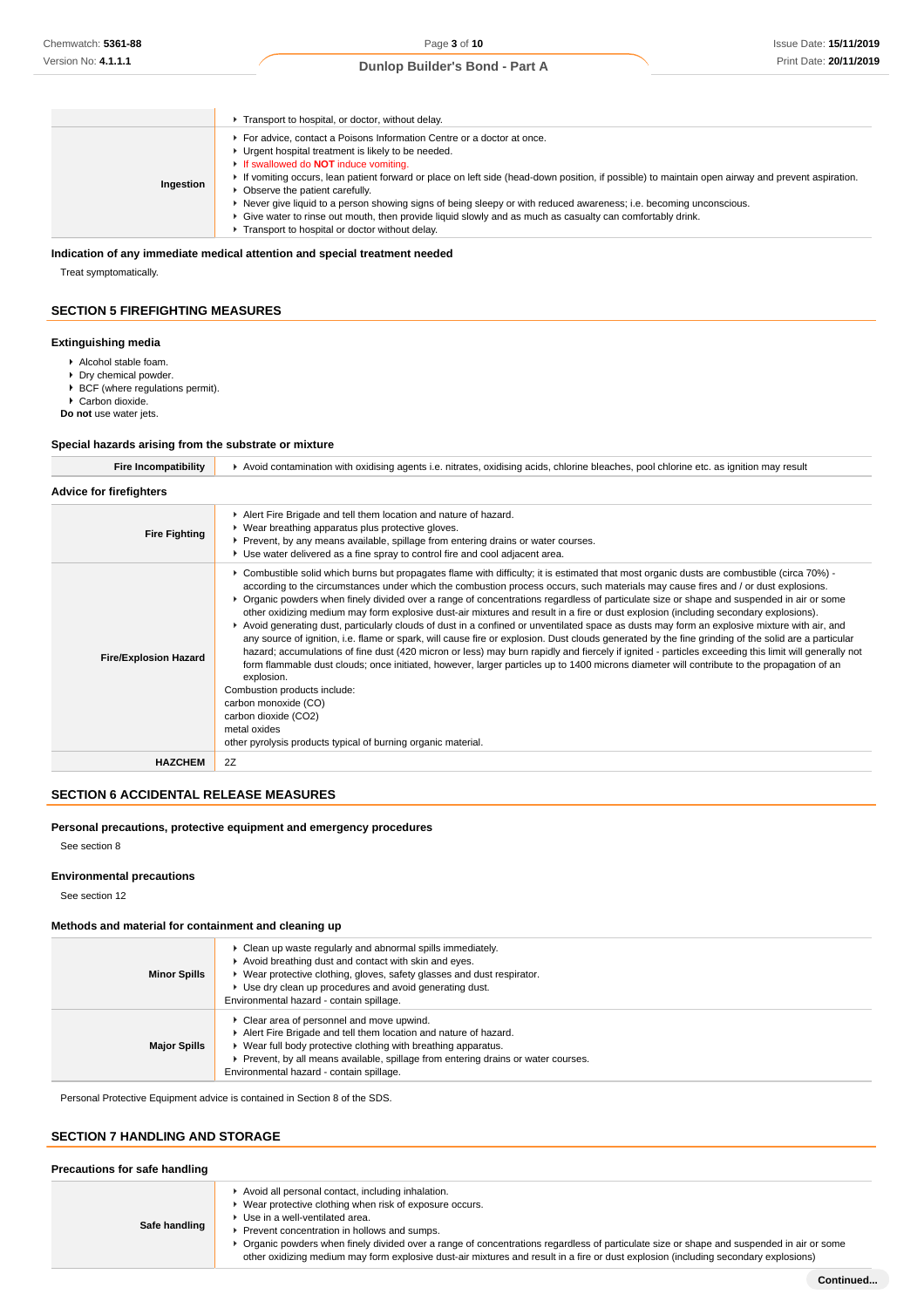|                                                              | • Minimise airborne dust and eliminate all ignition sources. Keep away from heat, hot surfaces, sparks, and flame.<br>Establish good housekeeping practices.<br>► Remove dust accumulations on a regular basis by vacuuming or gentle sweeping to avoid creating dust clouds. |
|--------------------------------------------------------------|-------------------------------------------------------------------------------------------------------------------------------------------------------------------------------------------------------------------------------------------------------------------------------|
| Other information                                            | Store in original containers.<br>▶ Keep containers securely sealed.<br>Store in a cool, dry area protected from environmental extremes.<br>Store away from incompatible materials and foodstuff containers.                                                                   |
| Conditions for safe storage, including any incompatibilities |                                                                                                                                                                                                                                                                               |
| Suitable container                                           | ▶ Polyethylene or polypropylene container.<br>• Check all containers are clearly labelled and free from leaks.                                                                                                                                                                |

| Suitable container      | ▶ Polyethylene or polypropylene container.<br>• Check all containers are clearly labelled and free from leaks.                                                                                                                                                                                                                                                                                                      |
|-------------------------|---------------------------------------------------------------------------------------------------------------------------------------------------------------------------------------------------------------------------------------------------------------------------------------------------------------------------------------------------------------------------------------------------------------------|
| Storage incompatibility | Avoid cross contamination between the two liquid parts of product (kit).<br>If two part products are mixed or allowed to mix in proportions other than manufacturer's recommendation, polymerisation with gelation and<br>evolution of heat (exotherm) may occur.<br>This excess heat may generate toxic vapour<br>Avoid reaction with amines, mercaptans, strong acids and oxidising agents<br>Avoid strong bases. |

# **SECTION 8 EXPOSURE CONTROLS / PERSONAL PROTECTION**

### **Control parameters**

# **OCCUPATIONAL EXPOSURE LIMITS (OEL)**

# **INGREDIENT DATA**

| Source                       | Ingredient          | <b>Material name</b> | <b>TWA</b>  | <b>STEL</b>      | Peak             | <b>Notes</b>                                                                                |
|------------------------------|---------------------|----------------------|-------------|------------------|------------------|---------------------------------------------------------------------------------------------|
| Australia Exposure Standards | limestone           | Calcium<br>carbonate | 10<br>ma/m3 | Not<br>Available | Not<br>Available | (a) This value is for inhalable dust containing no asbestos<br>and < 1% crystalline silica. |
| Australia Exposure Standards | titanium<br>dioxide | Titanium<br>dioxide  | 10<br>mq/m3 | Not<br>Available | Not<br>Available | (a) This value is for inhalable dust containing no asbestos<br>and < 1% crystalline silica. |

### **EMERGENCY LIMITS**

| Ingredient                                     | <b>Material name</b>                                |               | TEEL-1              | TEEL-2             | TEEL-3                  |
|------------------------------------------------|-----------------------------------------------------|---------------|---------------------|--------------------|-------------------------|
| bisphenol A/ diglycidyl ether<br>resin, liquid | Epoxy resin includes EPON 1001, 1007, 820, ERL-2795 |               | $90 \text{ mg/m}$   | 990 mg/m3          | 5,900 mg/m3             |
| limestone                                      | Limestone; (Calcium carbonate; Dolomite)            | 45 mg/m3      | 500 mg/m3           | 3,000 mg/m3        |                         |
| limestone                                      | Carbonic acid, calcium salt                         |               | 45 mg/m3            | $210 \text{ mg/m}$ | 1,300 mg/m3             |
| titanium dioxide                               | Titanium oxide; (Titanium dioxide)                  |               | $30 \text{ mg/m}$   | 330 mg/m3          | $2,000 \,\mathrm{mg/m}$ |
|                                                |                                                     |               |                     |                    |                         |
| Ingredient                                     | <b>Original IDLH</b>                                |               | <b>Revised IDLH</b> |                    |                         |
| bisphenol A/ diglycidyl ether<br>resin, liquid | Not Available                                       |               | Not Available       |                    |                         |
| limestone                                      | Not Available                                       |               | Not Available       |                    |                         |
| titanium dioxide                               | 5,000 mg/m3                                         | Not Available |                     |                    |                         |

# **OCCUPATIONAL EXPOSURE BANDING**

| Ingredient                                     | <b>Occupational Exposure Band Rating</b>                                                                                                                                                                                                                                                                                                                                 | <b>Occupational Exposure Band Limit</b> |
|------------------------------------------------|--------------------------------------------------------------------------------------------------------------------------------------------------------------------------------------------------------------------------------------------------------------------------------------------------------------------------------------------------------------------------|-----------------------------------------|
| bisphenol A/ diglycidyl ether<br>resin, liquid |                                                                                                                                                                                                                                                                                                                                                                          | $\leq 0.1$ ppm                          |
| Notes:                                         | Occupational exposure banding is a process of assigning chemicals into specific categories or bands based on a chemical's potency and the<br>adverse health outcomes associated with exposure. The output of this process is an occupational exposure band (OEB), which corresponds to a<br>range of exposure concentrations that are expected to protect worker health. |                                         |

# **Exposure controls**

| Appropriate engineering<br>controls | Engineering controls are used to remove a hazard or place a barrier between the worker and the hazard. Well-designed engineering controls can<br>be highly effective in protecting workers and will typically be independent of worker interactions to provide this high level of protection.<br>The basic types of engineering controls are:<br>Process controls which involve changing the way a job activity or process is done to reduce the risk.<br>Enclosure and/or isolation of emission source which keeps a selected hazard "physically" away from the worker and ventilation that strategically<br>"adds" and "removes" air in the work environment. |
|-------------------------------------|-----------------------------------------------------------------------------------------------------------------------------------------------------------------------------------------------------------------------------------------------------------------------------------------------------------------------------------------------------------------------------------------------------------------------------------------------------------------------------------------------------------------------------------------------------------------------------------------------------------------------------------------------------------------|
| <b>Personal protection</b>          | $\mathbb{T}$                                                                                                                                                                                                                                                                                                                                                                                                                                                                                                                                                                                                                                                    |
| Eye and face protection             | Safety glasses with side shields.<br>Chemical goggles.<br>► Contact lenses may pose a special hazard; soft contact lenses may absorb and concentrate irritants. A written policy document, describing<br>the wearing of lenses or restrictions on use, should be created for each workplace or task.                                                                                                                                                                                                                                                                                                                                                            |
| <b>Skin protection</b>              | See Hand protection below                                                                                                                                                                                                                                                                                                                                                                                                                                                                                                                                                                                                                                       |
| Hands/feet protection               | <b>NOTE:</b><br>The material may produce skin sensitisation in predisposed individuals. Care must be taken, when removing gloves and other protective<br>equipment, to avoid all possible skin contact.<br>▶ Contaminated leather items, such as shoes, belts and watch-bands should be removed and destroyed.<br>The selection of suitable gloves does not only depend on the material, but also on further marks of quality which vary from manufacturer to<br>manufacturer. Where the chemical is a preparation of several substances, the resistance of the glove material can not be calculated in advance                                                 |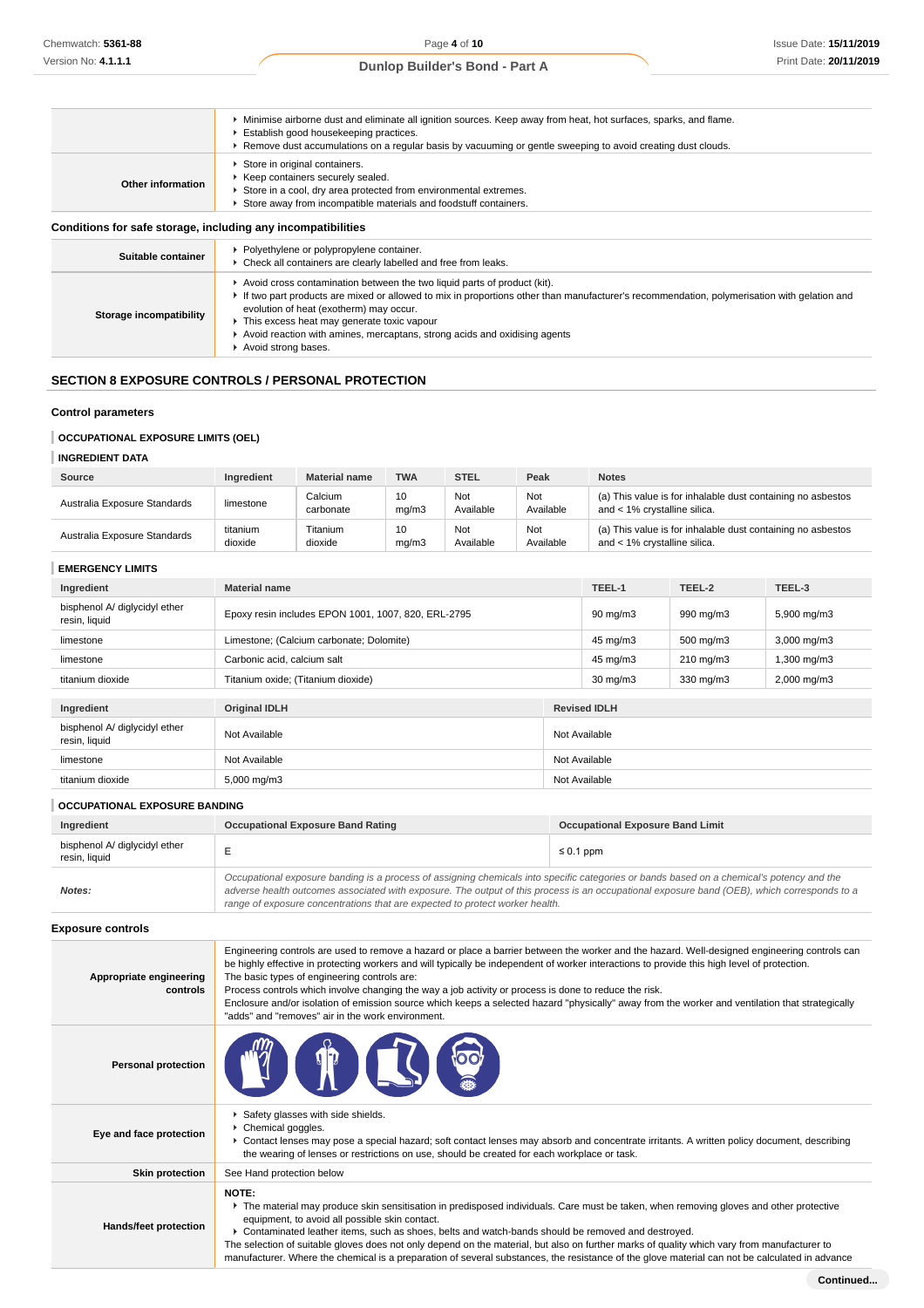|                        | and has therefore to be checked prior to the application.<br>The exact break through time for substances has to be obtained from the manufacturer of the protective gloves and has to be observed when<br>making a final choice.<br>Personal hygiene is a key element of effective hand care.<br>When handling liquid-grade epoxy resins wear chemically protective gloves, boots and aprons.<br>The performance, based on breakthrough times ,of:<br>-Ethyl Vinyl Alcohol (EVAL laminate) is generally excellent<br>-Butyl Rubber ranges from excellent to good<br>-Nitrile Butyl Rubber (NBR) from excellent to fair.<br>·Neoprene from excellent to fair<br>-Polyvinyl (PVC) from excellent to poor<br>As defined in ASTM F-739-96<br>Excellent breakthrough time > 480 min<br>Good breakthrough time > 20 min<br>·Fair breakthrough time < 20 min<br>·Poor glove material degradation<br>Gloves should be tested against each resin system prior to making a selection of the most suitable type. Systems include both the resin and any<br>hardener, individually and collectively)<br><b>DO NOT</b> use cotton or leather (which absorb and concentrate the resin), natural rubber (latex), medical or polyethylene gloves (which<br>absorb the resin).<br>Experience indicates that the following polymers are suitable as glove materials for protection against undissolved, dry solids, where abrasive                                                                                                                                                                                                                                                                                                                                                                   |
|------------------------|------------------------------------------------------------------------------------------------------------------------------------------------------------------------------------------------------------------------------------------------------------------------------------------------------------------------------------------------------------------------------------------------------------------------------------------------------------------------------------------------------------------------------------------------------------------------------------------------------------------------------------------------------------------------------------------------------------------------------------------------------------------------------------------------------------------------------------------------------------------------------------------------------------------------------------------------------------------------------------------------------------------------------------------------------------------------------------------------------------------------------------------------------------------------------------------------------------------------------------------------------------------------------------------------------------------------------------------------------------------------------------------------------------------------------------------------------------------------------------------------------------------------------------------------------------------------------------------------------------------------------------------------------------------------------------------------------------------------------------------------------------------------------------|
|                        | particles are not present.<br>polychloroprene.                                                                                                                                                                                                                                                                                                                                                                                                                                                                                                                                                                                                                                                                                                                                                                                                                                                                                                                                                                                                                                                                                                                                                                                                                                                                                                                                                                                                                                                                                                                                                                                                                                                                                                                                     |
|                        | nitrile rubber.<br>butyl rubber.                                                                                                                                                                                                                                                                                                                                                                                                                                                                                                                                                                                                                                                                                                                                                                                                                                                                                                                                                                                                                                                                                                                                                                                                                                                                                                                                                                                                                                                                                                                                                                                                                                                                                                                                                   |
| <b>Body protection</b> | See Other protection below                                                                                                                                                                                                                                                                                                                                                                                                                                                                                                                                                                                                                                                                                                                                                                                                                                                                                                                                                                                                                                                                                                                                                                                                                                                                                                                                                                                                                                                                                                                                                                                                                                                                                                                                                         |
| Other protection       | Employees working with confirmed human carcinogens should be provided with, and be required to wear, clean, full body protective clothing<br>(smocks, coveralls, or long-sleeved shirt and pants), shoe covers and gloves prior to entering the regulated area. [AS/NZS ISO 6529:2006 or<br>national equivalent]<br>Employees engaged in handling operations involving carcinogens should be provided with, and required to wear and use half-face filter-type<br>respirators with filters for dusts, mists and fumes, or air purifying canisters or cartridges. A respirator affording higher levels of protection may<br>be substituted. [AS/NZS 1715 or national equivalent]<br>Emergency deluge showers and eyewash fountains, supplied with potable water, should be located near, within sight of, and on the same<br>level with locations where direct exposure is likely.<br>▶ Prior to each exit from an area containing confirmed human carcinogens, employees should be required to remove and leave protective<br>clothing and equipment at the point of exit and at the last exit of the day, to place used clothing and equipment in impervious containers at<br>the point of exit for purposes of decontamination or disposal. The contents of such impervious containers must be identified with suitable<br>labels. For maintenance and decontamination activities, authorized employees entering the area should be provided with and required to<br>wear clean, impervious garments, including gloves, boots and continuous-air supplied hood.<br>▶ Prior to removing protective garments the employee should undergo decontamination and be required to shower upon removal of the<br>garments and hood.<br>• Overalls.<br>▶ P.V.C. apron.<br>▶ Barrier cream. |

#### **Respiratory protection**

Type A-P Filter of sufficient capacity. (AS/NZS 1716 & 1715, EN 143:2000 & 149:2001, ANSI Z88 or national equivalent)

Where the concentration of gas/particulates in the breathing zone, approaches or exceeds the "Exposure Standard" (or ES), respiratory protection is required. Degree of protection varies with both face-piece and Class of filter; the nature of protection varies with Type of filter.

| <b>Required Minimum Protection Factor</b> | <b>Half-Face Respirator</b> | <b>Full-Face Respirator</b> | <b>Powered Air Respirator</b> |
|-------------------------------------------|-----------------------------|-----------------------------|-------------------------------|
| up to $10 \times ES$                      | A-AUS P2                    |                             | A-PAPR-AUS / Class 1 P2       |
| up to $50 \times ES$                      |                             | A-AUS / Class 1 P2          |                               |
| up to $100 \times ES$                     |                             | $A-2$ P <sub>2</sub>        | A-PAPR-2 P2 $\land$           |

^ - Full-face

A(All classes) = Organic vapours, B AUS or B1 = Acid gasses, B2 = Acid gas or hydrogen cyanide(HCN), B3 = Acid gas or hydrogen cyanide(HCN), E = Sulfur dioxide(SO2), G = Agricultural chemicals, K = Ammonia(NH3), Hg = Mercury, NO = Oxides of nitrogen, MB = Methyl bromide, AX = Low boiling point organic compounds(below 65 degC)

- Respirators may be necessary when engineering and administrative controls do not adequately prevent exposures.
- The decision to use respiratory protection should be based on professional judgment that takes into account toxicity information, exposure measurement data, and frequency and likelihood of the worker's exposure - ensure users are not subject to high thermal loads which may result in heat stress or distress due to personal protective equipment (powered, positive flow, full face apparatus may be an option).

Published occupational exposure limits, where they exist, will assist in determining the adequacy of the selected respiratory protection. These may be government mandated or vendor recommended.

▶ Certified respirators will be useful for protecting workers from inhalation of particulates when properly selected and fit tested as part of a complete respiratory protection program.

Use approved positive flow mask if significant quantities of dust becomes airborne.

▶ Try to avoid creating dust conditions.

# **SECTION 9 PHYSICAL AND CHEMICAL PROPERTIES**

#### **Information on basic physical and chemical properties**

| Appearance             | White solid; insoluble water. |                                                   |               |  |
|------------------------|-------------------------------|---------------------------------------------------|---------------|--|
| <b>Physical state</b>  | Solid                         | Relative density (Water = 1)                      | Not Available |  |
| Odour                  | Not Available                 | <b>Partition coefficient n-octanol</b><br>/ water | Not Available |  |
| <b>Odour threshold</b> | Not Available                 | Auto-ignition temperature (°C)                    | Not Available |  |
| pH (as supplied)       | Not Applicable                | <b>Decomposition temperature</b>                  | Not Available |  |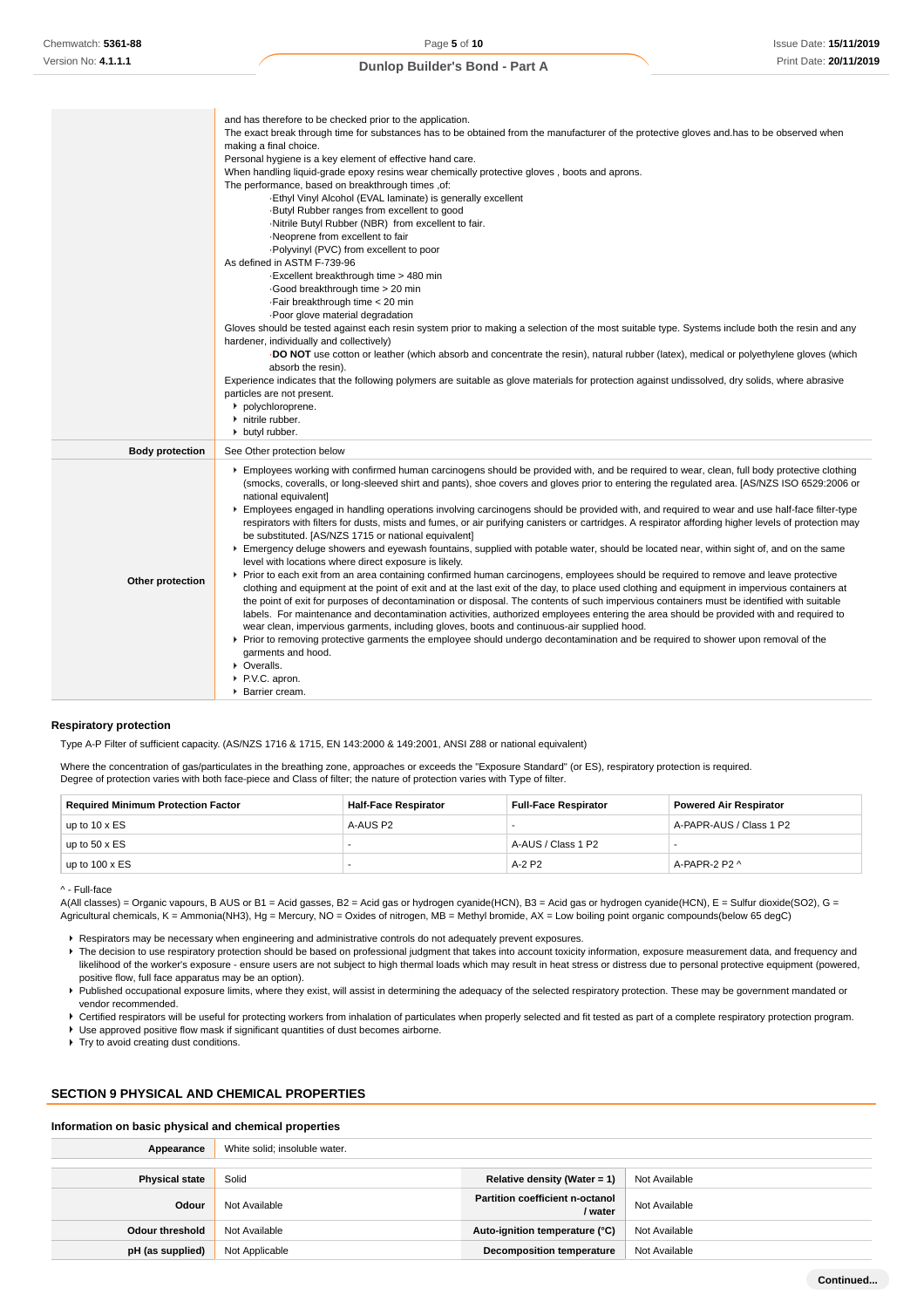| Melting point / freezing point<br>(°C)          | Not Available | Viscosity (cSt)                        | Not Available  |
|-------------------------------------------------|---------------|----------------------------------------|----------------|
| Initial boiling point and boiling<br>range (°C) | Not Available | Molecular weight (g/mol)               | Not Applicable |
| Flash point (°C)                                | Not Available | <b>Taste</b>                           | Not Available  |
| <b>Evaporation rate</b>                         | Not Available | <b>Explosive properties</b>            | Not Available  |
| Flammability                                    | Not Available | <b>Oxidising properties</b>            | Not Available  |
| Upper Explosive Limit (%)                       | Not Available | Surface Tension (dyn/cm or<br>$mN/m$ ) | Not Applicable |
| Lower Explosive Limit (%)                       | Not Available | <b>Volatile Component (%vol)</b>       | Not Available  |
| Vapour pressure (kPa)                           | Not Available | Gas group                              | Not Available  |
| Solubility in water                             | Immiscible    | pH as a solution (1%)                  | Not Applicable |
| Vapour density $(Air = 1)$                      | Not Available | VOC g/L                                | Not Available  |

# **SECTION 10 STABILITY AND REACTIVITY**

| Reactivity                                 | See section 7                                                                                                                        |
|--------------------------------------------|--------------------------------------------------------------------------------------------------------------------------------------|
| <b>Chemical stability</b>                  | • Unstable in the presence of incompatible materials.<br>▶ Product is considered stable.<br>Hazardous polymerisation will not occur. |
| Possibility of hazardous<br>reactions      | See section 7                                                                                                                        |
| <b>Conditions to avoid</b>                 | See section 7                                                                                                                        |
| Incompatible materials                     | See section 7                                                                                                                        |
| <b>Hazardous decomposition</b><br>products | See section 5                                                                                                                        |

# **SECTION 11 TOXICOLOGICAL INFORMATION**

# **Information on toxicological effects**

| Inhaled                       | The material can cause respiratory irritation in some persons. The body's response to such irritation can cause further lung damage.<br>co-ordination, and vertigo.<br>if excessive concentrations of particulate are inhaled.<br>If prior damage to the circulatory or nervous systems has occurred or if kidney damage has been sustained, proper screenings should be<br>conducted on individuals who may be exposed to further risk if handling and use of the material result<br>in excessive exposures.                                                                                                                                                                                                                                                                                                                                                                                                                                                                                                         | Inhalation of vapours may cause drowsiness and dizziness. This may be accompanied by sleepiness, reduced alertness, loss of reflexes, lack of<br>Persons with impaired respiratory function, airway diseases and conditions such as emphysema or chronic bronchitis, may incur further disability  |  |
|-------------------------------|-----------------------------------------------------------------------------------------------------------------------------------------------------------------------------------------------------------------------------------------------------------------------------------------------------------------------------------------------------------------------------------------------------------------------------------------------------------------------------------------------------------------------------------------------------------------------------------------------------------------------------------------------------------------------------------------------------------------------------------------------------------------------------------------------------------------------------------------------------------------------------------------------------------------------------------------------------------------------------------------------------------------------|----------------------------------------------------------------------------------------------------------------------------------------------------------------------------------------------------------------------------------------------------------------------------------------------------|--|
| Ingestion                     | corroborating animal or human evidence.                                                                                                                                                                                                                                                                                                                                                                                                                                                                                                                                                                                                                                                                                                                                                                                                                                                                                                                                                                               | The material has NOT been classified by EC Directives or other classification systems as "harmful by ingestion". This is because of the lack of                                                                                                                                                    |  |
| <b>Skin Contact</b>           | The material may accentuate any pre-existing dermatitis condition<br>Open cuts, abraded or irritated skin should not be exposed to this material<br>prior to the use of the material and ensure that any external damage is suitably protected.<br>cause contact dermatitis which is characterised by redness, swelling and blistering.                                                                                                                                                                                                                                                                                                                                                                                                                                                                                                                                                                                                                                                                               | Entry into the blood-stream, through, for example, cuts, abrasions or lesions, may produce systemic injury with harmful effects. Examine the skin<br>The material may cause moderate inflammation of the skin either following direct contact or after a delay of some time. Repeated exposure can |  |
| Eye                           | If applied to the eyes, this material causes severe eye damage.                                                                                                                                                                                                                                                                                                                                                                                                                                                                                                                                                                                                                                                                                                                                                                                                                                                                                                                                                       |                                                                                                                                                                                                                                                                                                    |  |
| <b>Chronic</b>                | Long-term exposure to respiratory irritants may result in airways disease, involving difficulty breathing and related whole-body problems.<br>Strong evidence exists that this substance may cause irreversible mutations (though not lethal) even following a single exposure.<br>Skin contact with the material is more likely to cause a sensitisation reaction in some persons compared to the general population.<br>There is sufficient evidence to suggest that this material directly causes cancer in humans.<br>Based on experience with similar materials, there is a possibility that exposure to the material may reduce fertility in humans at levels which do<br>not cause other toxic effects.<br>Substance accumulation, in the human body, may occur and may cause some concern following repeated or long-term occupational exposure.<br>There is some evidence that inhaling this product is more likely to cause a sensitisation reaction in some persons compared to the general<br>population. |                                                                                                                                                                                                                                                                                                    |  |
|                               |                                                                                                                                                                                                                                                                                                                                                                                                                                                                                                                                                                                                                                                                                                                                                                                                                                                                                                                                                                                                                       |                                                                                                                                                                                                                                                                                                    |  |
| Dunlop Builder's Bond - Part  | <b>TOXICITY</b>                                                                                                                                                                                                                                                                                                                                                                                                                                                                                                                                                                                                                                                                                                                                                                                                                                                                                                                                                                                                       | <b>IRRITATION</b>                                                                                                                                                                                                                                                                                  |  |
| A                             | Not Available                                                                                                                                                                                                                                                                                                                                                                                                                                                                                                                                                                                                                                                                                                                                                                                                                                                                                                                                                                                                         | Not Available                                                                                                                                                                                                                                                                                      |  |
|                               | <b>TOXICITY</b>                                                                                                                                                                                                                                                                                                                                                                                                                                                                                                                                                                                                                                                                                                                                                                                                                                                                                                                                                                                                       | <b>IRRITATION</b>                                                                                                                                                                                                                                                                                  |  |
| bisphenol A/ diglycidyl ether | dermal (rat) LD50: >1200 mg/kg $[2]$                                                                                                                                                                                                                                                                                                                                                                                                                                                                                                                                                                                                                                                                                                                                                                                                                                                                                                                                                                                  | Eye (rabbit): 100mg - Mild                                                                                                                                                                                                                                                                         |  |
| resin, liquid                 | Oral (rat) LD50: >1000 mg/kg <sup>[2]</sup>                                                                                                                                                                                                                                                                                                                                                                                                                                                                                                                                                                                                                                                                                                                                                                                                                                                                                                                                                                           |                                                                                                                                                                                                                                                                                                    |  |
|                               | <b>TOXICITY</b>                                                                                                                                                                                                                                                                                                                                                                                                                                                                                                                                                                                                                                                                                                                                                                                                                                                                                                                                                                                                       | <b>IRRITATION</b>                                                                                                                                                                                                                                                                                  |  |
|                               | Oral (rat) LD50: 6450 mg/kg[2]                                                                                                                                                                                                                                                                                                                                                                                                                                                                                                                                                                                                                                                                                                                                                                                                                                                                                                                                                                                        | Eye: no adverse effect observed (not irritating)[1]                                                                                                                                                                                                                                                |  |
| limestone                     |                                                                                                                                                                                                                                                                                                                                                                                                                                                                                                                                                                                                                                                                                                                                                                                                                                                                                                                                                                                                                       | Skin (rabbit): 500 mg/24h-moderate                                                                                                                                                                                                                                                                 |  |
|                               |                                                                                                                                                                                                                                                                                                                                                                                                                                                                                                                                                                                                                                                                                                                                                                                                                                                                                                                                                                                                                       | Skin: no adverse effect observed (not irritating)[1]                                                                                                                                                                                                                                               |  |
|                               |                                                                                                                                                                                                                                                                                                                                                                                                                                                                                                                                                                                                                                                                                                                                                                                                                                                                                                                                                                                                                       |                                                                                                                                                                                                                                                                                                    |  |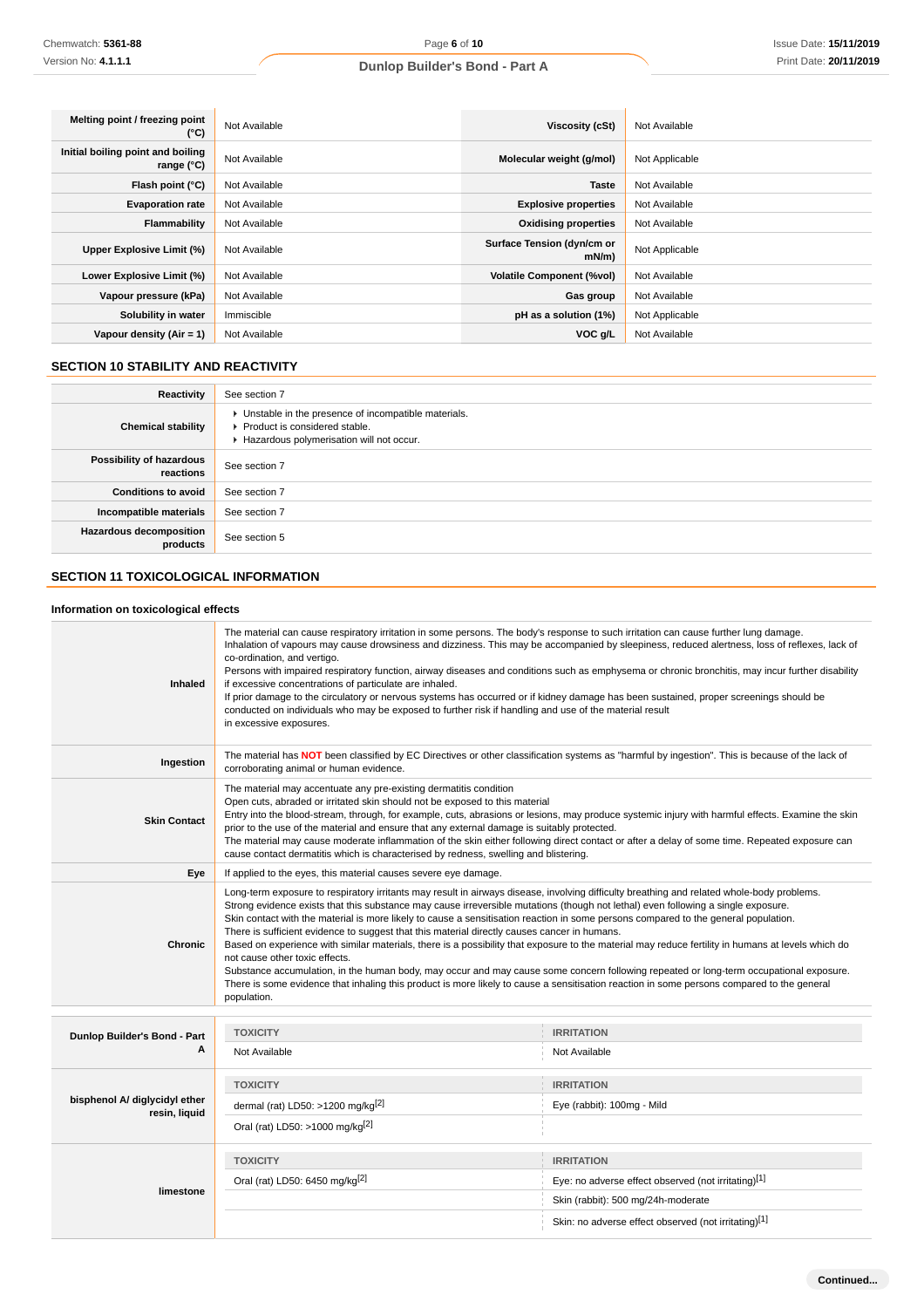|                                                                 | <b>TOXICITY</b>                                                                                                                                                                                                                                                                                                                                                                                                                                                                                                                                                                                                                                                                                                                                                                                                                                                                                                                                                                                                                                                                                                                                                                                                                                                                                                                                                                                                                                                                                                                                                                                                                                                                                                                                                              | <b>IRRITATION</b>               |                                                                                                                                                                                                                                                                                                  |
|-----------------------------------------------------------------|------------------------------------------------------------------------------------------------------------------------------------------------------------------------------------------------------------------------------------------------------------------------------------------------------------------------------------------------------------------------------------------------------------------------------------------------------------------------------------------------------------------------------------------------------------------------------------------------------------------------------------------------------------------------------------------------------------------------------------------------------------------------------------------------------------------------------------------------------------------------------------------------------------------------------------------------------------------------------------------------------------------------------------------------------------------------------------------------------------------------------------------------------------------------------------------------------------------------------------------------------------------------------------------------------------------------------------------------------------------------------------------------------------------------------------------------------------------------------------------------------------------------------------------------------------------------------------------------------------------------------------------------------------------------------------------------------------------------------------------------------------------------------|---------------------------------|--------------------------------------------------------------------------------------------------------------------------------------------------------------------------------------------------------------------------------------------------------------------------------------------------|
| titanium dioxide                                                | dermal (hamster) LD50: >=10000 mg/kg[2]<br>Eye: no adverse effect observed (not irritating)[1]                                                                                                                                                                                                                                                                                                                                                                                                                                                                                                                                                                                                                                                                                                                                                                                                                                                                                                                                                                                                                                                                                                                                                                                                                                                                                                                                                                                                                                                                                                                                                                                                                                                                               |                                 |                                                                                                                                                                                                                                                                                                  |
|                                                                 | Oral (rat) LD50: >2000 mg/kg[1]                                                                                                                                                                                                                                                                                                                                                                                                                                                                                                                                                                                                                                                                                                                                                                                                                                                                                                                                                                                                                                                                                                                                                                                                                                                                                                                                                                                                                                                                                                                                                                                                                                                                                                                                              |                                 | Skin (human): 0.3 mg /3D (int)-mild *                                                                                                                                                                                                                                                            |
|                                                                 |                                                                                                                                                                                                                                                                                                                                                                                                                                                                                                                                                                                                                                                                                                                                                                                                                                                                                                                                                                                                                                                                                                                                                                                                                                                                                                                                                                                                                                                                                                                                                                                                                                                                                                                                                                              |                                 | Skin: no adverse effect observed (not irritating)[1]                                                                                                                                                                                                                                             |
| Legend:                                                         | 1. Value obtained from Europe ECHA Registered Substances - Acute toxicity 2.* Value obtained from manufacturer's SDS. Unless otherwise<br>specified data extracted from RTECS - Register of Toxic Effect of chemical Substances                                                                                                                                                                                                                                                                                                                                                                                                                                                                                                                                                                                                                                                                                                                                                                                                                                                                                                                                                                                                                                                                                                                                                                                                                                                                                                                                                                                                                                                                                                                                              |                                 |                                                                                                                                                                                                                                                                                                  |
|                                                                 |                                                                                                                                                                                                                                                                                                                                                                                                                                                                                                                                                                                                                                                                                                                                                                                                                                                                                                                                                                                                                                                                                                                                                                                                                                                                                                                                                                                                                                                                                                                                                                                                                                                                                                                                                                              |                                 |                                                                                                                                                                                                                                                                                                  |
| <b>BISPHENOL A/ DIGLYCIDYL</b><br><b>ETHER RESIN, LIQUID</b>    | Foetoxicity has been observed in animal studies Oral (rabbit, female) NOEL 180 mg/kg (teratogenicity; NOEL (maternal 60 mg/kg)<br>The following information refers to contact allergens as a group and may not be specific to this product.<br>Contact allergies quickly manifest themselves as contact eczema, more rarely as urticaria or Quincke's oedema. The pathogenesis of contact<br>eczema involves a cell-mediated (T lymphocytes) immune reaction of the delayed type. Other allergic skin reactions, e.g. contact urticaria,<br>involve antibody-mediated immune reactions.<br>The chemical structure of hydroxylated diphenylalkanes or bisphenols consists of two phenolic rings joined together through a bridging carbon.<br>This class of endocrine disruptors that mimic oestrogens is widely used in industry, particularly in plastics<br>Bisphenol A (BPA) and some related compounds exhibit oestrogenic activity in human breast cancer cell line MCF-7, but there were remarkable<br>differences in activity. Several derivatives of BPA exhibited significant thyroid hormonal activity towards rat pituitary cell line GH3, which releases<br>growth hormone in a thyroid hormone-dependent manner. However, BPA and several other derivatives did not show such activity.<br>The substance is classified by IARC as Group 3:<br>NOT classifiable as to its carcinogenicity to humans.<br>Evidence of carcinogenicity may be inadequate or limited in animal testing.<br>Animal testing over 13 weeks showed bisphenol A diglycidyl ether (BADGE) caused mild to moderate, chronic, inflammation of the skin.<br>reproductive effects.<br>in humans.<br>Genetic toxicity: Laboratory tests on genetic toxicity of BADGE have so far been negative. |                                 | Reproductive and Developmental Toxicity: Animal testing showed BADGE given over several months caused reduction in body weight but had no<br>Cancer-causing potential: It has been concluded that bisphenol A diglycidyl ether cannot be classified with respect to its cancer-causing potential |
| <b>LIMESTONE</b>                                                | Eye (rabbit) 0.75: mg/24h - No evidence of carcinogenic properties. No evidence of mutagenic or teratogenic effects.<br>The material may produce severe irritation to the eye causing pronounced inflammation. Repeated or prolonged exposure to irritants may<br>produce conjunctivitis.                                                                                                                                                                                                                                                                                                                                                                                                                                                                                                                                                                                                                                                                                                                                                                                                                                                                                                                                                                                                                                                                                                                                                                                                                                                                                                                                                                                                                                                                                    |                                 |                                                                                                                                                                                                                                                                                                  |
| <b>TITANIUM DIOXIDE</b>                                         | * IUCLID<br>Laboratory (in vitro) and animal studies show, exposure to the material may result in a possible risk of irreversible effects, with the possibility of<br>producing mutation.<br>Asthma-like symptoms may continue for months or even years after exposure to the material ends. This may be due to a non-allergic condition<br>known as reactive airways dysfunction syndrome (RADS) which can occur after exposure to high levels of highly irritating compound. Main<br>criteria for diagnosing RADS include the absence of previous airways disease in a non-atopic individual, with sudden onset of persistent<br>asthma-like symptoms within minutes to hours of a documented exposure to the irritant. Other criteria for diagnosis of RADS include a reversible<br>airflow pattern on lung function tests, moderate to severe bronchial hyperreactivity on methacholine challenge testing, and the lack of minimal<br>lymphocytic inflammation, without eosinophilia.<br>Exposure to titanium dioxide is via inhalation, swallowing or skin contact. When inhaled, it may deposit in lung tissue and lymph nodes causing<br>dysfunction of the lungs and immune system. Absorption by the stomach and intestines depends on the size of the particle. It penetrated only the<br>outermost layer of the skin, suggesting that healthy skin may be an effective barrier.<br>No significant acute toxicological data identified in literature search.<br>The material may produce moderate eye irritation leading to inflammation. Repeated or prolonged exposure to irritants may produce<br>conjunctivitis.<br><b>WARNING:</b> This substance has been classified by the IARC as Group 2B: Possibly Carcinogenic to Humans.                               |                                 |                                                                                                                                                                                                                                                                                                  |
| <b>LIMESTONE &amp; TITANIUM</b>                                 | The material may cause skin irritation after prolonged or repeated exposure and may produce on contact skin redness, swelling, the production of                                                                                                                                                                                                                                                                                                                                                                                                                                                                                                                                                                                                                                                                                                                                                                                                                                                                                                                                                                                                                                                                                                                                                                                                                                                                                                                                                                                                                                                                                                                                                                                                                             |                                 |                                                                                                                                                                                                                                                                                                  |
| <b>DIOXIDE</b><br>vesicles, scaling and thickening of the skin. |                                                                                                                                                                                                                                                                                                                                                                                                                                                                                                                                                                                                                                                                                                                                                                                                                                                                                                                                                                                                                                                                                                                                                                                                                                                                                                                                                                                                                                                                                                                                                                                                                                                                                                                                                                              |                                 |                                                                                                                                                                                                                                                                                                  |
| <b>Acute Toxicity</b>                                           | ×                                                                                                                                                                                                                                                                                                                                                                                                                                                                                                                                                                                                                                                                                                                                                                                                                                                                                                                                                                                                                                                                                                                                                                                                                                                                                                                                                                                                                                                                                                                                                                                                                                                                                                                                                                            | Carcinogenicity                 | ✔                                                                                                                                                                                                                                                                                                |
| <b>Skin Irritation/Corrosion</b>                                | ✔                                                                                                                                                                                                                                                                                                                                                                                                                                                                                                                                                                                                                                                                                                                                                                                                                                                                                                                                                                                                                                                                                                                                                                                                                                                                                                                                                                                                                                                                                                                                                                                                                                                                                                                                                                            | Reproductivity                  | ×                                                                                                                                                                                                                                                                                                |
| <b>Serious Eye Damage/Irritation</b>                            | ✔                                                                                                                                                                                                                                                                                                                                                                                                                                                                                                                                                                                                                                                                                                                                                                                                                                                                                                                                                                                                                                                                                                                                                                                                                                                                                                                                                                                                                                                                                                                                                                                                                                                                                                                                                                            | <b>STOT - Single Exposure</b>   | ✔                                                                                                                                                                                                                                                                                                |
| <b>Respiratory or Skin</b><br>sensitisation                     | ✔                                                                                                                                                                                                                                                                                                                                                                                                                                                                                                                                                                                                                                                                                                                                                                                                                                                                                                                                                                                                                                                                                                                                                                                                                                                                                                                                                                                                                                                                                                                                                                                                                                                                                                                                                                            | <b>STOT - Repeated Exposure</b> | ×                                                                                                                                                                                                                                                                                                |
| <b>Mutagenicity</b>                                             | ✔                                                                                                                                                                                                                                                                                                                                                                                                                                                                                                                                                                                                                                                                                                                                                                                                                                                                                                                                                                                                                                                                                                                                                                                                                                                                                                                                                                                                                                                                                                                                                                                                                                                                                                                                                                            | <b>Aspiration Hazard</b>        | ×                                                                                                                                                                                                                                                                                                |
|                                                                 |                                                                                                                                                                                                                                                                                                                                                                                                                                                                                                                                                                                                                                                                                                                                                                                                                                                                                                                                                                                                                                                                                                                                                                                                                                                                                                                                                                                                                                                                                                                                                                                                                                                                                                                                                                              | Legend:                         | $\blacktriangleright$ - Data either not available or does not fill the criteria for classification                                                                                                                                                                                               |

# **SECTION 12 ECOLOGICAL INFORMATION**

| <b>ENDPOINT</b>  | <b>TEST DURATION (HR)</b> | <b>SPECIES</b>                | <b>VALUE</b>     | <b>SOURCE</b>    |
|------------------|---------------------------|-------------------------------|------------------|------------------|
| Not<br>Available | Not Available             | Not Available                 | Not<br>Available | Not<br>Available |
| <b>ENDPOINT</b>  | <b>TEST DURATION (HR)</b> | <b>SPECIES</b>                | <b>VALUE</b>     | <b>SOURCE</b>    |
| <b>EC50</b>      | 48                        | Crustacea                     | ca.2mg/L         | $\frac{1}{2}$    |
| <b>ENDPOINT</b>  | <b>TEST DURATION (HR)</b> | <b>SPECIES</b>                | VALUE            | <b>SOURCE</b>    |
| <b>LC50</b>      | 96                        | Fish                          | >56000mg/L       | 4                |
| EC50             | 72                        | Algae or other aquatic plants | $>14$ mg/L       | $\overline{2}$   |
| EC10             | 72                        | Algae or other aquatic plants | $>14$ mg/L       | 2                |
| <b>NOEC</b>      | 72                        | Algae or other aquatic plants | 14mg/L           | $\overline{2}$   |
|                  |                           |                               |                  |                  |

– Data available to make classification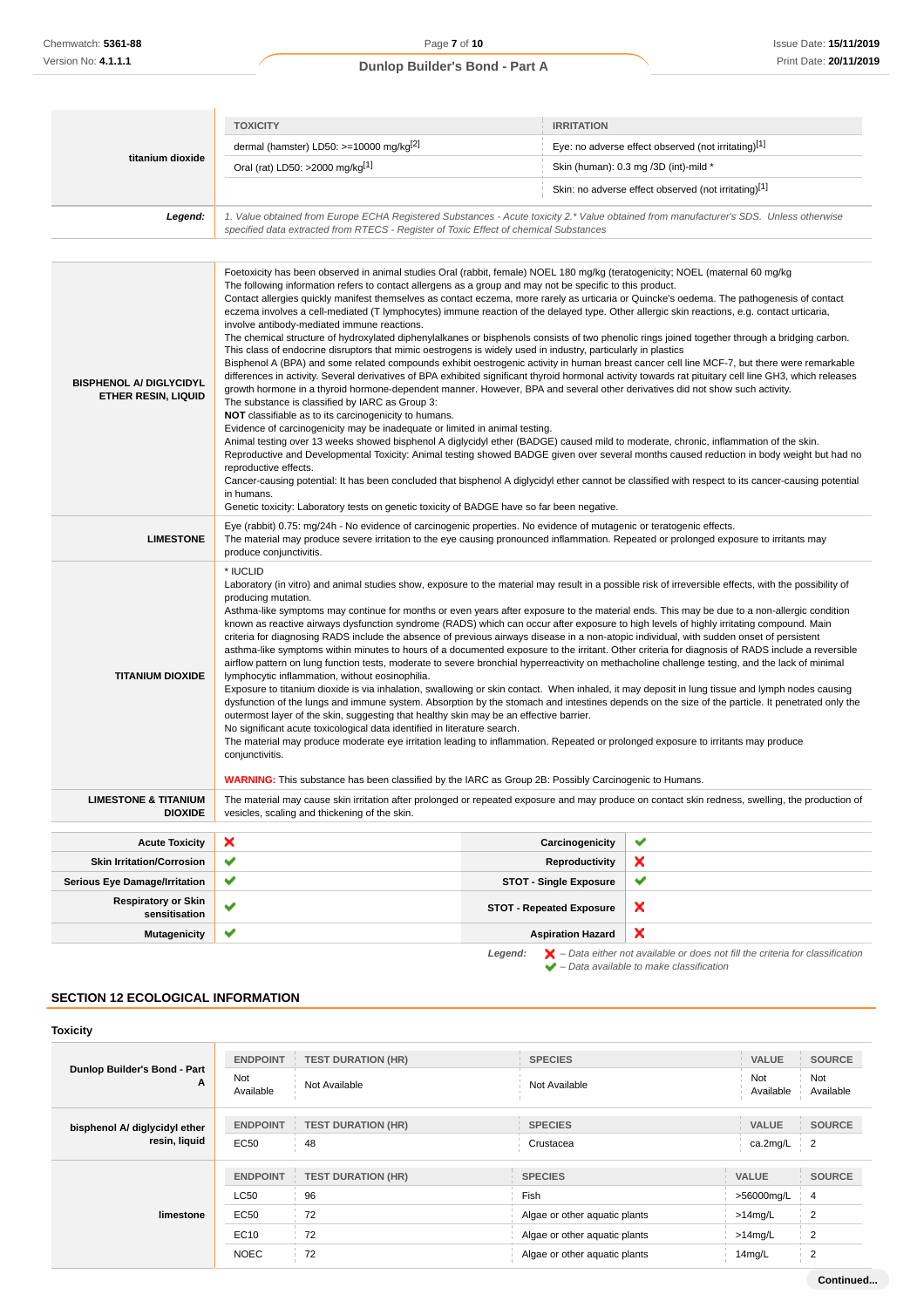|                  | <b>ENDPOINT</b> | <b>TEST DURATION (HR)</b>                                                                                                                                                                                                                                                                                                                                                                       | <b>SPECIES</b>                | <b>VALUE</b> | <b>SOURCE</b>  |
|------------------|-----------------|-------------------------------------------------------------------------------------------------------------------------------------------------------------------------------------------------------------------------------------------------------------------------------------------------------------------------------------------------------------------------------------------------|-------------------------------|--------------|----------------|
|                  | <b>LC50</b>     | 96                                                                                                                                                                                                                                                                                                                                                                                              | Fish                          | $>1$ -mg/L   | $\overline{2}$ |
| titanium dioxide | EC50            | 48                                                                                                                                                                                                                                                                                                                                                                                              | Crustacea                     | $>1$ -mg/L   | 2              |
|                  | EC50            | 72                                                                                                                                                                                                                                                                                                                                                                                              | Algae or other aquatic plants | 5.83mg/L     | 4              |
|                  | <b>NOEC</b>     | 336                                                                                                                                                                                                                                                                                                                                                                                             | Fish                          | 0.089mg/L    | -4             |
| Legend:          |                 | Extracted from 1. IUCLID Toxicity Data 2. Europe ECHA Registered Substances - Ecotoxicological Information - Aquatic Toxicity 3. EPIWIN Suite<br>V3.12 (QSAR) - Aquatic Toxicity Data (Estimated) 4. US EPA, Ecotox database - Aquatic Toxicity Data 5. ECETOC Aquatic Hazard Assessment<br>Data 6. NITE (Japan) - Bioconcentration Data 7. METI (Japan) - Bioconcentration Data 8. Vendor Data |                               |              |                |

Toxic to aquatic organisms, may cause long-term adverse effects in the aquatic environment. **DO NOT** discharge into sewer or waterways.

### **Persistence and degradability**

| Ingredient                                     | Persistence: Water/Soil | <b>Persistence: Air</b> |
|------------------------------------------------|-------------------------|-------------------------|
| bisphenol A/ diglycidyl ether<br>resin, liquid | <b>HIGH</b>             | <b>HIGH</b>             |
| titanium dioxide                               | <b>HIGH</b>             | <b>HIGH</b>             |

# **Bioaccumulative potential**

| Ingredient                                     | <b>Bioaccumulation</b>   |
|------------------------------------------------|--------------------------|
| bisphenol A/ diglycidyl ether<br>resin, liquid | LOW (LogKOW = $2.6835$ ) |
| titanium dioxide                               | LOW (BCF = $10$ )        |

# **Mobility in soil**

| Ingredient                                     | <b>Mobility</b>      |
|------------------------------------------------|----------------------|
| bisphenol A/ diglycidyl ether<br>resin, liquid | $LOW (KOC = 51.43)$  |
| titanium dioxide                               | LOW (KOC = $23.74$ ) |

# **SECTION 13 DISPOSAL CONSIDERATIONS**

# **Waste treatment methods**

| Product / Packaging disposal | • Containers may still present a chemical hazard/ danger when empty.<br>Return to supplier for reuse/ recycling if possible.<br>Otherwise:<br>If container can not be cleaned sufficiently well to ensure that residuals do not remain or if the container cannot be used to store the same<br>product, then puncture containers, to prevent re-use, and bury at an authorised landfill.<br>► Where possible retain label warnings and SDS and observe all notices pertaining to the product.<br>Waste Management<br>Production waste from epoxy resins and resin systems should be treated as hazardous waste in accordance with National regulations. Fire<br>retarded resins containing halogenated compounds should also be treated as special waste. Accidental spillage of resins, curing agents and their<br>formulations should be contained and absorbed by special mineral absorbents to prevent them from entering the environment.<br>Contaminated or surplus product should not be washed down the sink, but preferably be fully reacted to form cross-linked solids which is<br>non-hazardous and can be more easily disposed. |
|------------------------------|----------------------------------------------------------------------------------------------------------------------------------------------------------------------------------------------------------------------------------------------------------------------------------------------------------------------------------------------------------------------------------------------------------------------------------------------------------------------------------------------------------------------------------------------------------------------------------------------------------------------------------------------------------------------------------------------------------------------------------------------------------------------------------------------------------------------------------------------------------------------------------------------------------------------------------------------------------------------------------------------------------------------------------------------------------------------------------------------------------------------------------------------|
|                              | DO NOT allow wash water from cleaning or process equipment to enter drains.<br>It may be necessary to collect all wash water for treatment before disposal.<br>In all cases disposal to sewer may be subject to local laws and regulations and these should be considered first.<br>▶ Where in doubt contact the responsible authority.                                                                                                                                                                                                                                                                                                                                                                                                                                                                                                                                                                                                                                                                                                                                                                                                      |

### **SECTION 14 TRANSPORT INFORMATION**

## **Labels Required**

| <b>Marine Pollutant</b> | ับ เ |
|-------------------------|------|
| <b>HAZCHEM</b>          | 2Z   |

### **Land transport (ADG)**

| UN number               | 3077                                                                                                      |
|-------------------------|-----------------------------------------------------------------------------------------------------------|
| UN proper shipping name | ENVIRONMENTALLY HAZARDOUS SUBSTANCE, SOLID, N.O.S. (contains bisphenol A/ diglycidyl ether resin, liquid) |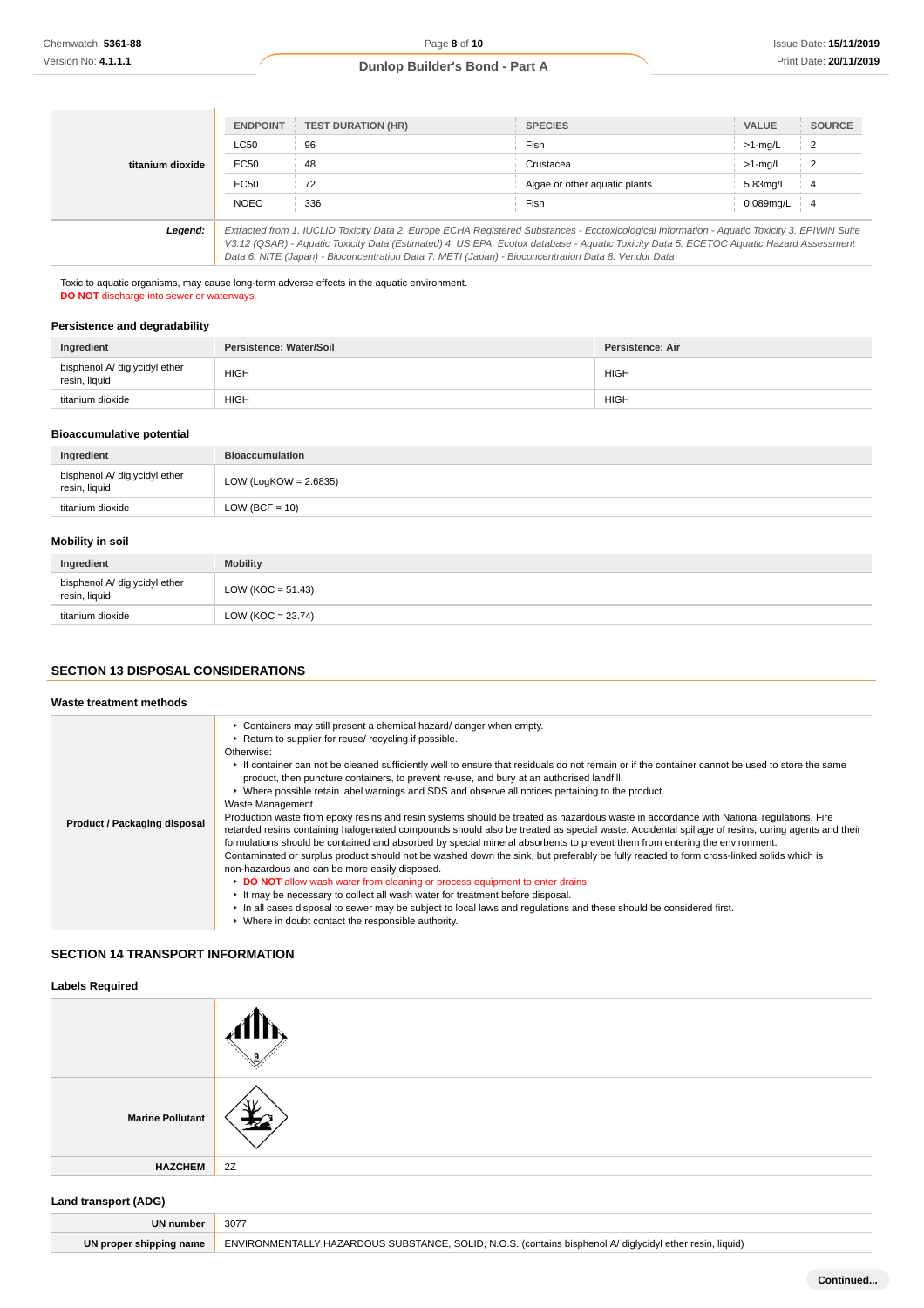| <b>Transport hazard class(es)</b> | Class<br>9<br>Not Applicable<br>Subrisk                                |  |  |
|-----------------------------------|------------------------------------------------------------------------|--|--|
| <b>Packing group</b>              | Ш                                                                      |  |  |
| <b>Environmental hazard</b>       | Environmentally hazardous                                              |  |  |
| Special precautions for user      | Special provisions<br>274 331 335 375 AU01<br>Limited quantity<br>5 kg |  |  |

Environmentally Hazardous Substances meeting the descriptions of UN 3077 or UN 3082 are not subject to this Code when transported by road or rail in;

(a) packagings; (b) IBCs; or

(c) any other receptacle not exceeding 500 kg(L). - Australian Special Provisions (SP AU01) - ADG Code 7th Ed.

#### **Air transport (ICAO-IATA / DGR)**

| UN number                    | 3077                                                                                                        |                           |                                     |  |
|------------------------------|-------------------------------------------------------------------------------------------------------------|---------------------------|-------------------------------------|--|
| UN proper shipping name      | Environmentally hazardous substance, solid, n.o.s. * (contains bisphenol A/ diglycidyl ether resin, liquid) |                           |                                     |  |
| Transport hazard class(es)   | <b>ICAO/IATA Class</b><br><b>ICAO / IATA Subrisk</b><br><b>ERG Code</b>                                     | 9<br>Not Applicable<br>9L |                                     |  |
| Packing group                | $\mathbf{III}$                                                                                              |                           |                                     |  |
| <b>Environmental hazard</b>  | Environmentally hazardous                                                                                   |                           |                                     |  |
|                              | Special provisions<br>Cargo Only Packing Instructions<br>Cargo Only Maximum Qty / Pack                      |                           | A97 A158 A179 A197<br>956<br>400 kg |  |
| Special precautions for user | Passenger and Cargo Packing Instructions                                                                    |                           | 956                                 |  |
|                              | Passenger and Cargo Maximum Qty / Pack                                                                      |                           | 400 kg                              |  |
|                              | Passenger and Cargo Limited Quantity Packing Instructions                                                   |                           | Y956                                |  |
|                              | Passenger and Cargo Limited Maximum Qty / Pack                                                              |                           | 30 kg G                             |  |

## **Sea transport (IMDG-Code / GGVSee)**

| UN number                    | 3077                                                                                                               |  |  |  |
|------------------------------|--------------------------------------------------------------------------------------------------------------------|--|--|--|
| UN proper shipping name      | ENVIRONMENTALLY HAZARDOUS SUBSTANCE, SOLID, N.O.S. (contains bisphenol A/ diglycidyl ether resin, liquid)          |  |  |  |
| Transport hazard class(es)   | <b>IMDG Class</b><br>9<br><b>IMDG Subrisk</b><br>Not Applicable                                                    |  |  |  |
| Packing group                | Ш                                                                                                                  |  |  |  |
| <b>Environmental hazard</b>  | <b>Marine Pollutant</b>                                                                                            |  |  |  |
| Special precautions for user | $F-A$ , S-F<br><b>EMS Number</b><br>Special provisions<br>274 335 966 967 969<br><b>Limited Quantities</b><br>5 kg |  |  |  |

**Transport in bulk according to Annex II of MARPOL and the IBC code**

Not Applicable

# **SECTION 15 REGULATORY INFORMATION**

### **Safety, health and environmental regulations / legislation specific for the substance or mixture**

### **BISPHENOL A/ DIGLYCIDYL ETHER RESIN, LIQUID IS FOUND ON THE FOLLOWING REGULATORY LISTS**

| Australia Dangerous Goods Code (ADG Code) - Dangerous Goods List<br>Australia Dangerous Goods Code (ADG Code) - List of Emergency Action Codes | Australia Standard for the Uniform Scheduling of Medicines and Poisons (SUSMP) -<br>Schedule 5 |  |  |  |
|------------------------------------------------------------------------------------------------------------------------------------------------|------------------------------------------------------------------------------------------------|--|--|--|
| Australia Hazardous Chemical Information System (HCIS) - Hazardous Chemicals                                                                   | International Air Transport Association (IATA) Dangerous Goods Regulations                     |  |  |  |
| Australia Inventory of Chemical Substances (AICS)                                                                                              | International FOSFA List of Banned Immediate Previous Cargoes                                  |  |  |  |
| Australia Standard for the Uniform Scheduling of Medicines and Poisons (SUSMP) -                                                               | International Maritime Dangerous Goods Requirements (IMDG Code)                                |  |  |  |
| Schedule 2                                                                                                                                     | United Nations Recommendations on the Transport of Dangerous Goods Model                       |  |  |  |
|                                                                                                                                                | Regulations                                                                                    |  |  |  |
| LIMESTONE IS FOUND ON THE FOLLOWING REGULATORY LISTS                                                                                           |                                                                                                |  |  |  |

Australia Exposure Standards

Australia Inventory of Chemical Substances (AICS)

Australia Standard for the Uniform Scheduling of Medicines and Poisons (SUSMP) - Schedule 5

Australia Standard for the Uniform Scheduling of Medicines and Poisons (SUSMP) - Schedule 6

GESAMP/EHS Composite List - GESAMP Hazard Profiles

IMO IBC Code Chapter 18: List of products to which the Code does not apply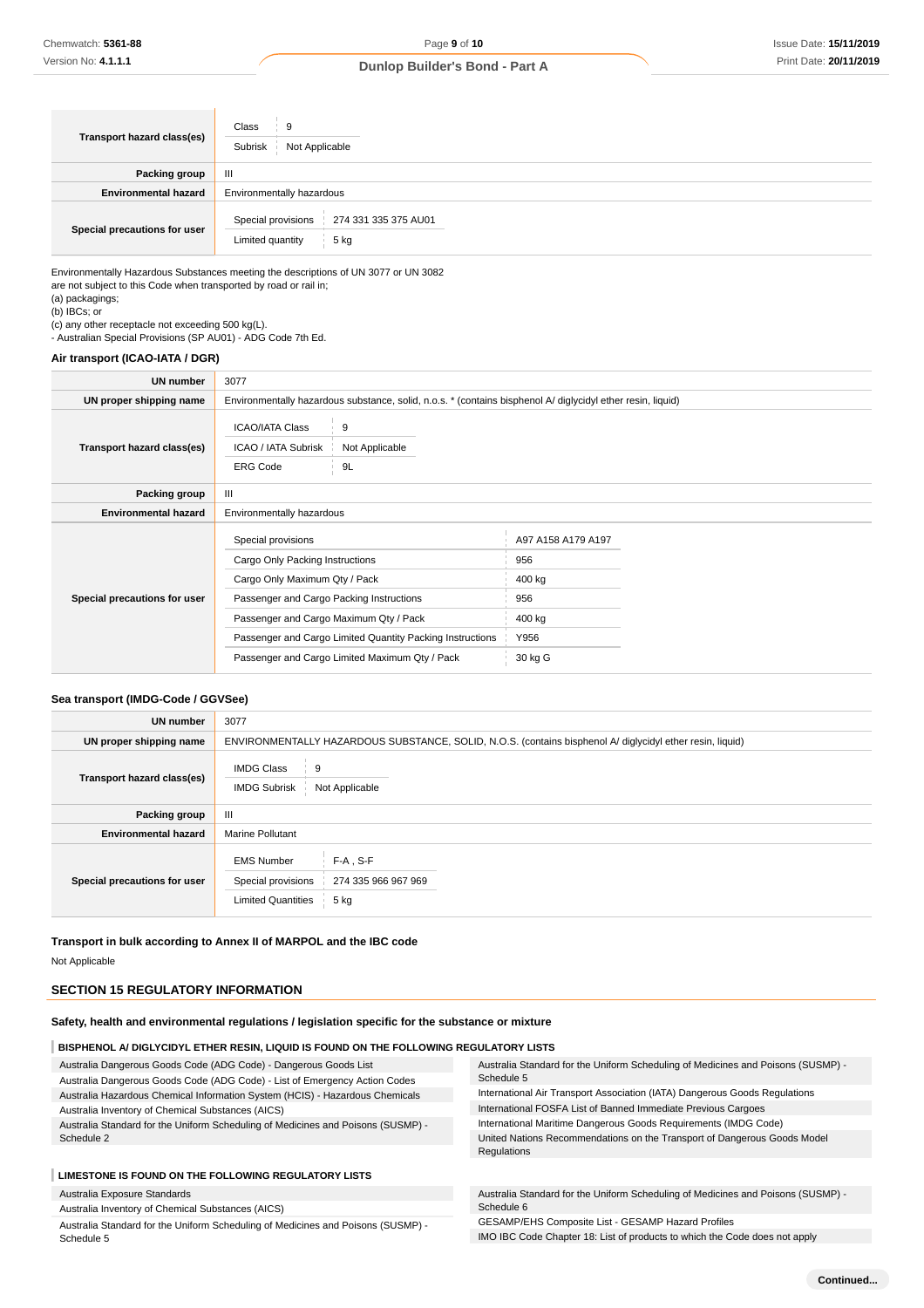#### **TITANIUM DIOXIDE IS FOUND ON THE FOLLOWING REGULATORY LISTS**

| Australia Exposure Standards                             |
|----------------------------------------------------------|
| Australia Inventory of Chemical Substances (AICS)        |
| GESAMP/EHS Composite List - GESAMP Hazard Profiles       |
| IMO IBC Code Chapter 17: Summary of minimum requirements |

IMO MARPOL (Annex II) - List of Noxious Liquid Substances Carried in Bulk International Agency for Research on Cancer (IARC) - Agents Classified by the IARC Monographs

International WHO List of Proposed Occupational Exposure Limit (OEL) Values for Manufactured Nanomaterials (MNMS)

#### **National Inventory Status**

| <b>National Inventory</b>     | <b>Status</b>                                                                                                                                                                                              |  |  |
|-------------------------------|------------------------------------------------------------------------------------------------------------------------------------------------------------------------------------------------------------|--|--|
| Australia - AICS              | Yes                                                                                                                                                                                                        |  |  |
| Canada - DSL                  | Yes                                                                                                                                                                                                        |  |  |
| Canada - NDSL                 | No (bisphenol A/ diglycidyl ether resin, liquid)                                                                                                                                                           |  |  |
| China - IECSC                 | Yes                                                                                                                                                                                                        |  |  |
| Europe - EINEC / ELINCS / NLP | Yes                                                                                                                                                                                                        |  |  |
| Japan - ENCS                  | Yes                                                                                                                                                                                                        |  |  |
| Korea - KECI                  | Yes                                                                                                                                                                                                        |  |  |
| New Zealand - NZIoC           | Yes                                                                                                                                                                                                        |  |  |
| Philippines - PICCS           | Yes                                                                                                                                                                                                        |  |  |
| USA - TSCA                    | Yes                                                                                                                                                                                                        |  |  |
| Taiwan - TCSI                 | Yes                                                                                                                                                                                                        |  |  |
| Mexico - INSQ                 | Yes                                                                                                                                                                                                        |  |  |
| Vietnam - NCI                 | Yes                                                                                                                                                                                                        |  |  |
| Russia - ARIPS                | Yes                                                                                                                                                                                                        |  |  |
| Legend:                       | $Yes = All CAS declared ingredients are on the inventory$<br>No = One or more of the CAS listed ingredients are not on the inventory and are not exempt from listing(see specific ingredients in brackets) |  |  |

### **SECTION 16 OTHER INFORMATION**

| <b>BALL</b> |  |
|-------------|--|
|             |  |

#### **SDS Version Summary**

| Version | <b>Issue</b><br>Date | <b>Sections Updated</b>                                                                                                                                                                                                                                                                                                                   |  |  |
|---------|----------------------|-------------------------------------------------------------------------------------------------------------------------------------------------------------------------------------------------------------------------------------------------------------------------------------------------------------------------------------------|--|--|
| 3.1.1.1 | 01/11/2019           | One-off system update. NOTE: This may or may not change the GHS classification                                                                                                                                                                                                                                                            |  |  |
| 4.1.1.1 | 15/11/2019           | Acute Health (inhaled), Appearance, Chronic Health, Classification, Disposal, Fire Fighter (fire/explosion hazard), Handling<br>Procedure, Personal Protection (Respirator), Personal Protection (hands/feet), Physical Properties, Spills (minor), Storage<br>(storage requirement), Storage (suitable container), Transport Information |  |  |

#### **Other information**

Classification of the preparation and its individual components has drawn on official and authoritative sources as well as independent review by the Chemwatch Classification committee using available literature references.

The SDS is a Hazard Communication tool and should be used to assist in the Risk Assessment. Many factors determine whether the reported Hazards are Risks in the workplace or other settings. Risks may be determined by reference to Exposures Scenarios. Scale of use, frequency of use and current or available engineering controls must be considered.

#### **Definitions and abbreviations**

PC-TWA: Permissible Concentration-Time Weighted Average PC-STEL: Permissible Concentration-Short Term Exposure Limit IARC: International Agency for Research on Cancer ACGIH: American Conference of Governmental Industrial Hygienists STEL: Short Term Exposure Limit TEEL: Temporary Emergency Exposure Limit。 IDLH: Immediately Dangerous to Life or Health Concentrations OSF: Odour Safety Factor NOAEL :No Observed Adverse Effect Level LOAEL: Lowest Observed Adverse Effect Level TLV: Threshold Limit Value LOD: Limit Of Detection OTV: Odour Threshold Value BCF: BioConcentration Factors BEI: Biological Exposure Index

This document is copyright.

Apart from any fair dealing for the purposes of private study, research, review or criticism, as permitted under the Copyright Act, no part may be reproduced by any process without written permission from CHEMWATCH. TEL (+61 3) 9572 4700.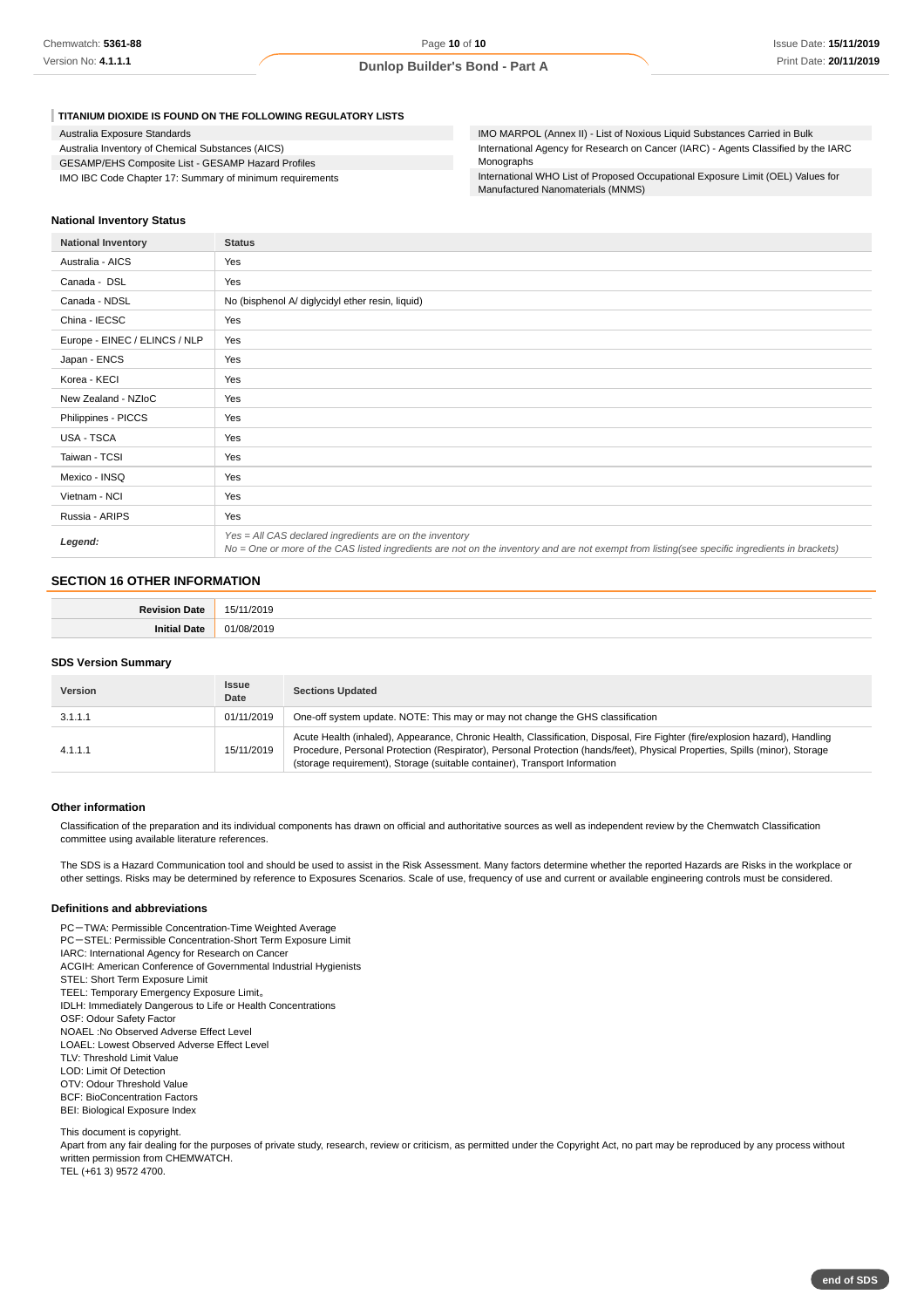

**Ardex (Ardex Australia) Chemwatch Hazard Alert Code: 3 Chemwatch Hazard Alert Code: 3** 

Chemwatch: **5361-89**

Version No: **4.1.1.1** Safety Data Sheet according to WHS and ADG requirements

# **SECTION 1 IDENTIFICATION OF THE SUBSTANCE / MIXTURE AND OF THE COMPANY / UNDERTAKING**

### **Product Identifier**

| <b>Product name</b>           | Dunlop Builder's Bond - Part B                                                                                      |
|-------------------------------|---------------------------------------------------------------------------------------------------------------------|
| Synonyms                      | Not Available                                                                                                       |
| Proper shipping name          | AMINES, LIQUID, CORROSIVE, N.O.S. or POLYAMINES, LIQUID, CORROSIVE, N.O.S. (contains 2-methylpentamethylenediamine) |
| Other means of identification | Not Available                                                                                                       |
|                               |                                                                                                                     |

### **Relevant identified uses of the substance or mixture and uses advised against**

**Relevant identified uses** General purpose epoxy.

### **Details of the supplier of the safety data sheet**

| Registered company name | Ardex (Ardex Australia)                       |
|-------------------------|-----------------------------------------------|
| <b>Address</b>          | 20 Powers Road Seven Hills NSW 2147 Australia |
| Telephone               | 1800 224 070                                  |
| Fax                     | 1300 780 102                                  |
| Website                 | Not Available                                 |
| Email                   | Not Available                                 |

### **Emergency telephone number**

| <b>Association / Organisation</b>      | Ardex (Ardex Australia)         |
|----------------------------------------|---------------------------------|
| <b>Emergency telephone</b><br>numbers, | 1800 224 070 (Mon-Fri, 9am-5pm) |
| Other emergency telephone<br>numbers   | Not Available                   |

# **SECTION 2 HAZARDS IDENTIFICATION**

#### **Classification of the substance or mixture**

# **HAZARDOUS CHEMICAL. DANGEROUS GOODS. According to the WHS Regulations and the ADG Code.**

#### **CHEMWATCH HAZARD RATINGS**

|                     | Min | Max |                                    |
|---------------------|-----|-----|------------------------------------|
| Flammability        |     |     |                                    |
| <b>Toxicity</b>     | 2   |     | $0 =$ Minimum                      |
| <b>Body Contact</b> | 3   |     | $1 = 1$ $\Omega$<br>$2 =$ Moderate |
| Reactivity          |     |     | $3 = High$                         |
| Chronic             | 2   |     | $4 =$ Extreme                      |

| <b>Poisons Schedule</b>       | Not Applicable                                                                                                                                                                                                                                                                                   |
|-------------------------------|--------------------------------------------------------------------------------------------------------------------------------------------------------------------------------------------------------------------------------------------------------------------------------------------------|
| Classification <sup>[1]</sup> | Metal Corrosion Category 1, Acute Toxicity (Oral) Category 4, Skin Corrosion/Irritation Category 1B, Serious Eye Damage Category 1, Skin<br>Sensitizer Category 1, Specific target organ toxicity - single exposure Category 3 (respiratory tract irritation), Chronic Aquatic Hazard Category 2 |
| Leaend:                       | 1. Classified by Chemwatch; 2. Classification drawn from HCIS; 3. Classification drawn from Requlation (EU) No 1272/2008 - Annex VI                                                                                                                                                              |

# **Label elements**

**Hazard pictogram(s)**



Issue Date: **15/11/2019** Print Date: **20/11/2019** S.GHS.AUS.EN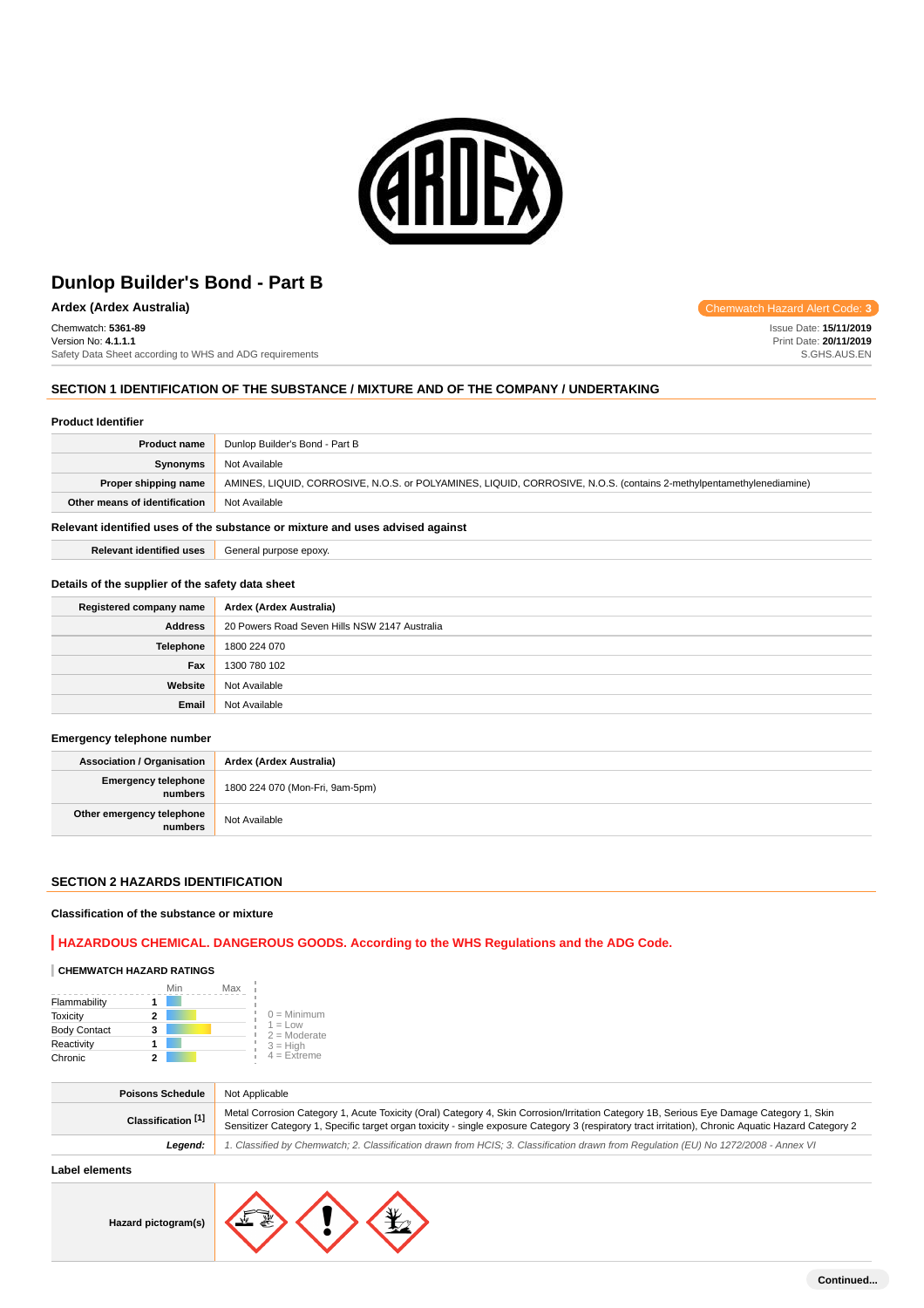| <b>SIGNAL WORD</b>                           | <b>DANGER</b>                                    |
|----------------------------------------------|--------------------------------------------------|
| Hazard statement(s)                          |                                                  |
| H290                                         | May be corrosive to metals.                      |
| H302                                         | Harmful if swallowed.                            |
| H314                                         | Causes severe skin burns and eye damage.         |
| H317                                         | May cause an allergic skin reaction.             |
| H335                                         | May cause respiratory irritation.                |
| H411                                         | Toxic to aquatic life with long lasting effects. |
| <b>Precautionary statement(s) Prevention</b> |                                                  |
| P260                                         | Do not breathe mist/vapours/spray.               |
| P271                                         | Use only outdoors or in a well-ventilated area.  |

# **Precautionary statement(s) Response**

| P301+P330+P331 | IF SWALLOWED: Rinse mouth. Do NOT induce vomiting.                                                                               |
|----------------|----------------------------------------------------------------------------------------------------------------------------------|
| P303+P361+P353 | IF ON SKIN (or hair): Remove/Take off immediately all contaminated clothing. Rinse skin with water/shower.                       |
| P305+P351+P338 | IF IN EYES: Rinse cautiously with water for several minutes. Remove contact lenses, if present and easy to do. Continue rinsing. |
| P310           | Immediately call a POISON CENTER or doctor/physician.                                                                            |
|                |                                                                                                                                  |

**P280** Wear protective gloves/protective clothing/eye protection/face protection.

# **Precautionary statement(s) Storage**

| P405      | ≌t∩r∩<br>locked up.                                                   |
|-----------|-----------------------------------------------------------------------|
| P403+P233 | Store in a well-ventilated place. Keep container tightly closed.<br>. |

# **Precautionary statement(s) Disposal**

**P501** Dispose of contents/container to authorised hazardous or special waste collection point in accordance with any local regulation.

# **SECTION 3 COMPOSITION / INFORMATION ON INGREDIENTS**

**P234** Keep only in original container.

#### **Substances**

See section below for composition of Mixtures

# **Mixtures**

| <b>CAS No</b> | %[weight] | Name                                    |
|---------------|-----------|-----------------------------------------|
| Not Available | 15.1-55   | ingredients, proprietary                |
| 1317-65-3     | $10 - 40$ | limestone                               |
| 15520-10-2    | $5 - 20$  | 2-methylpentamethylenediamine           |
| 90-72-2       | $0.1 - 5$ | 2,4,6-tris[(dimethylamino)methyl]phenol |
| 1317-61-9     | $0 - 3$   | C.I. Pigment Black 11                   |

# **SECTION 4 FIRST AID MEASURES**

# **Description of first aid measures**

| <b>Eye Contact</b>  | If this product comes in contact with the eyes:<br>Immediately hold eyelids apart and flush the eye continuously with running water.<br>Ensure complete irrigation of the eye by keeping eyelids apart and away from eye and moving the eyelids by occasionally lifting the upper<br>and lower lids.<br>► Continue flushing until advised to stop by the Poisons Information Centre or a doctor, or for at least 15 minutes.<br>Transport to hospital or doctor without delay.<br>▶ Removal of contact lenses after an eye injury should only be undertaken by skilled personnel.                                                                                                                                                                                                                                                                                                                                                                                                                                                                           |
|---------------------|-------------------------------------------------------------------------------------------------------------------------------------------------------------------------------------------------------------------------------------------------------------------------------------------------------------------------------------------------------------------------------------------------------------------------------------------------------------------------------------------------------------------------------------------------------------------------------------------------------------------------------------------------------------------------------------------------------------------------------------------------------------------------------------------------------------------------------------------------------------------------------------------------------------------------------------------------------------------------------------------------------------------------------------------------------------|
| <b>Skin Contact</b> | If skin or hair contact occurs:<br>Immediately flush body and clothes with large amounts of water, using safety shower if available.<br>• Quickly remove all contaminated clothing, including footwear.<br>▶ Wash skin and hair with running water. Continue flushing with water until advised to stop by the Poisons Information Centre.<br>Transport to hospital, or doctor.                                                                                                                                                                                                                                                                                                                                                                                                                                                                                                                                                                                                                                                                              |
| Inhalation          | If fumes or combustion products are inhaled remove from contaminated area.<br>Lay patient down. Keep warm and rested.<br>▶ Prostheses such as false teeth, which may block airway, should be removed, where possible, prior to initiating first aid procedures.<br>▶ Apply artificial respiration if not breathing, preferably with a demand valve resuscitator, bag-valve mask device, or pocket mask as trained.<br>Perform CPR if necessary.<br>Transport to hospital, or doctor, without delay.<br>Inhalation of vapours or aerosols (mists, fumes) may cause lung oedema.<br>► Corrosive substances may cause lung damage (e.g. lung oedema, fluid in the lungs).<br>As this reaction may be delayed up to 24 hours after exposure, affected individuals need complete rest (preferably in semi-recumbent<br>posture) and must be kept under medical observation even if no symptoms are (yet) manifested.<br>Exercise any such manifestation, the administration of a spray containing a dexamethasone derivative or beclomethasone derivative may be |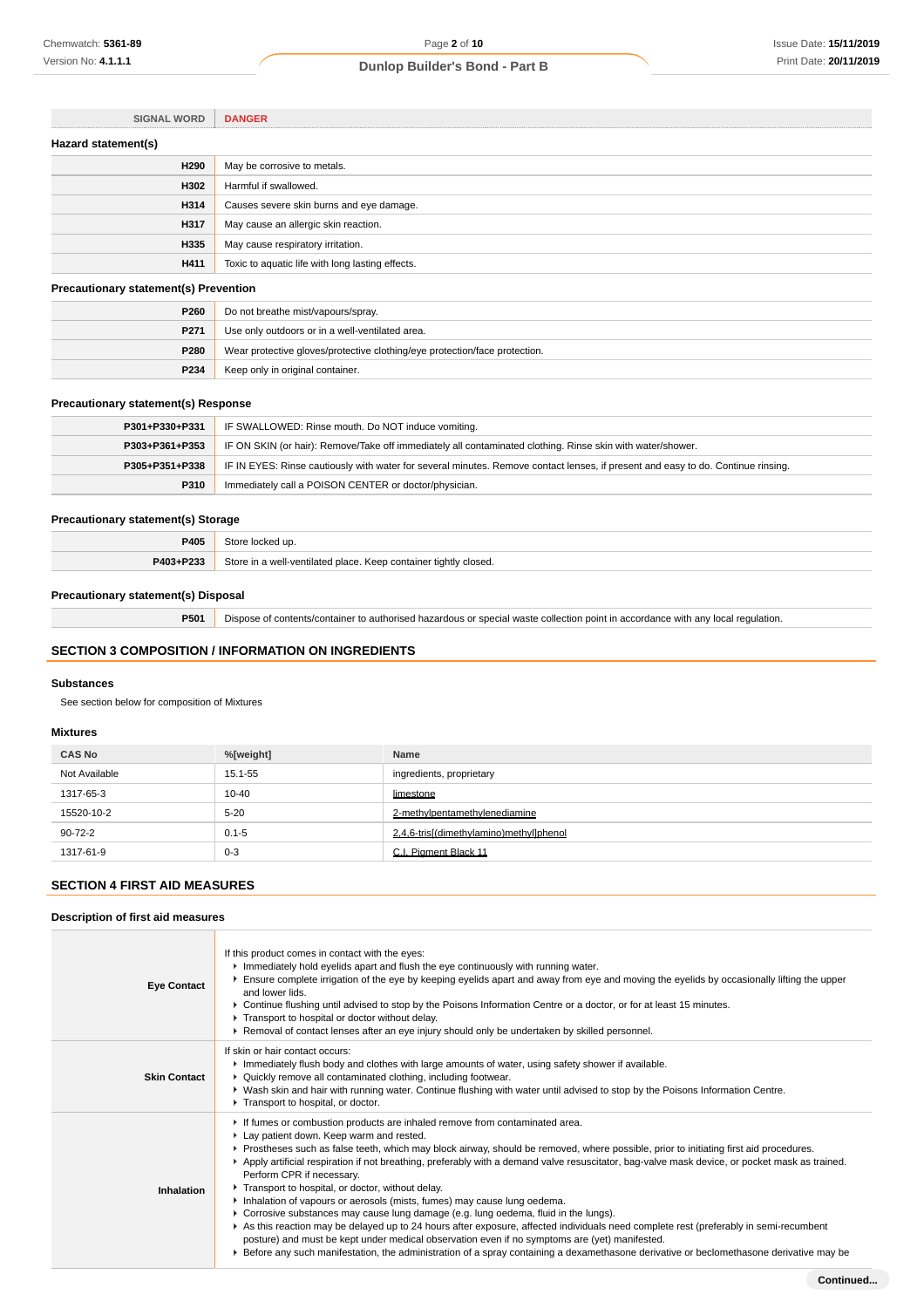|           | considered.<br>This must definitely be left to a doctor or person authorised by him/her.<br>(ICSC13719)                                                                                                                                                                                                                                                                                                                                                                                                                                                                                                                                                      |
|-----------|--------------------------------------------------------------------------------------------------------------------------------------------------------------------------------------------------------------------------------------------------------------------------------------------------------------------------------------------------------------------------------------------------------------------------------------------------------------------------------------------------------------------------------------------------------------------------------------------------------------------------------------------------------------|
| Ingestion | For advice, contact a Poisons Information Centre or a doctor at once.<br>▶ Urgent hospital treatment is likely to be needed.<br>If swallowed do <b>NOT</b> induce vomiting.<br>► If vomiting occurs, lean patient forward or place on left side (head-down position, if possible) to maintain open airway and prevent aspiration.<br>• Observe the patient carefully.<br>► Never give liquid to a person showing signs of being sleepy or with reduced awareness; i.e. becoming unconscious.<br>► Give water to rinse out mouth, then provide liquid slowly and as much as casualty can comfortably drink.<br>Transport to hospital or doctor without delay. |

### **Indication of any immediate medical attention and special treatment needed**

Treat symptomatically.

For acute or short-term repeated exposures to highly alkaline materials:

- **Respiratory stress is uncommon but present occasionally because of soft tissue edema.**
- Unless endotracheal intubation can be accomplished under direct vision, cricothyroidotomy or tracheotomy may be necessary.
- ▶ Oxygen is given as indicated.
- $\blacktriangleright$  The presence of shock suggests perforation and mandates an intravenous line and fluid administration.

**Damage due to alkaline corrosives occurs by liquefaction necrosis whereby the saponification of fats and solubilisation of proteins allow deep penetration into the tissue.** Alkalis continue to cause damage after exposure.

INGESTION:

#### Milk and water are the preferred diluents

- No more than 2 glasses of water should be given to an adult.
- Neutralising agents should never be given since exothermic heat reaction may compound injury.
- \* Catharsis and emesis are absolutely contra-indicated.
- \* Activated charcoal does not absorb alkali.
- \* Gastric lavage should not be used.
- Supportive care involves the following:
- Withhold oral feedings initially.
- If endoscopy confirms transmucosal injury start steroids only within the first 48 hours.
- Carefully evaluate the amount of tissue necrosis before assessing the need for surgical intervention.
- Patients should be instructed to seek medical attention whenever they develop difficulty in swallowing (dysphagia).
- SKIN AND EYE:

**F** Injury should be irrigated for 20-30 minutes.

Eye injuries require saline. [Ellenhorn & Barceloux: Medical Toxicology]

# **SECTION 5 FIREFIGHTING MEASURES**

## **Extinguishing media**

- Alcohol stable foam.
- Dry chemical powder.
- ▶ BCF (where regulations permit).
- Carbon dioxide.
- **Do not** use water jets.

### **Special hazards arising from the substrate or mixture**

| <b>Fire Incompatibility</b>    | ► Avoid contamination with oxidising agents i.e. nitrates, oxidising acids, chlorine bleaches, pool chlorine etc. as ignition may result                                                                                                                                                                                                                                                                                       |  |  |
|--------------------------------|--------------------------------------------------------------------------------------------------------------------------------------------------------------------------------------------------------------------------------------------------------------------------------------------------------------------------------------------------------------------------------------------------------------------------------|--|--|
| <b>Advice for firefighters</b> |                                                                                                                                                                                                                                                                                                                                                                                                                                |  |  |
| <b>Fire Fighting</b>           | Alert Fire Brigade and tell them location and nature of hazard.<br>• Wear full body protective clothing with breathing apparatus.<br>Prevent, by any means available, spillage from entering drains or water course.<br>▶ Use fire fighting procedures suitable for surrounding area.                                                                                                                                          |  |  |
| <b>Fire/Explosion Hazard</b>   | Combustible.<br>▶ Slight fire hazard when exposed to heat or flame.<br>Heating may cause expansion or decomposition leading to violent rupture of containers.<br>• On combustion, may emit toxic fumes of carbon monoxide (CO).<br>Combustion products include:<br>carbon dioxide (CO2)<br>nitrogen oxides (NOx)<br>metal oxides<br>other pyrolysis products typical of burning organic material.<br>May emit corrosive fumes. |  |  |
| <b>HAZCHEM</b>                 | 2X                                                                                                                                                                                                                                                                                                                                                                                                                             |  |  |

# **SECTION 6 ACCIDENTAL RELEASE MEASURES**

#### **Personal precautions, protective equipment and emergency procedures**

See section 8

#### **Environmental precautions**

See section 12

#### **Methods and material for containment and cleaning up**

| <b>Minor Spills</b> | • Clean up all spills immediately.<br>Avoid breathing vapours/ aerosols/ or dusts and avoid contact with skin and eyes.<br>► Control personal contact with the substance, by using protective equipment.<br>► Contain and absorb spill with sand, earth, inert material or vermiculite. |
|---------------------|-----------------------------------------------------------------------------------------------------------------------------------------------------------------------------------------------------------------------------------------------------------------------------------------|
|---------------------|-----------------------------------------------------------------------------------------------------------------------------------------------------------------------------------------------------------------------------------------------------------------------------------------|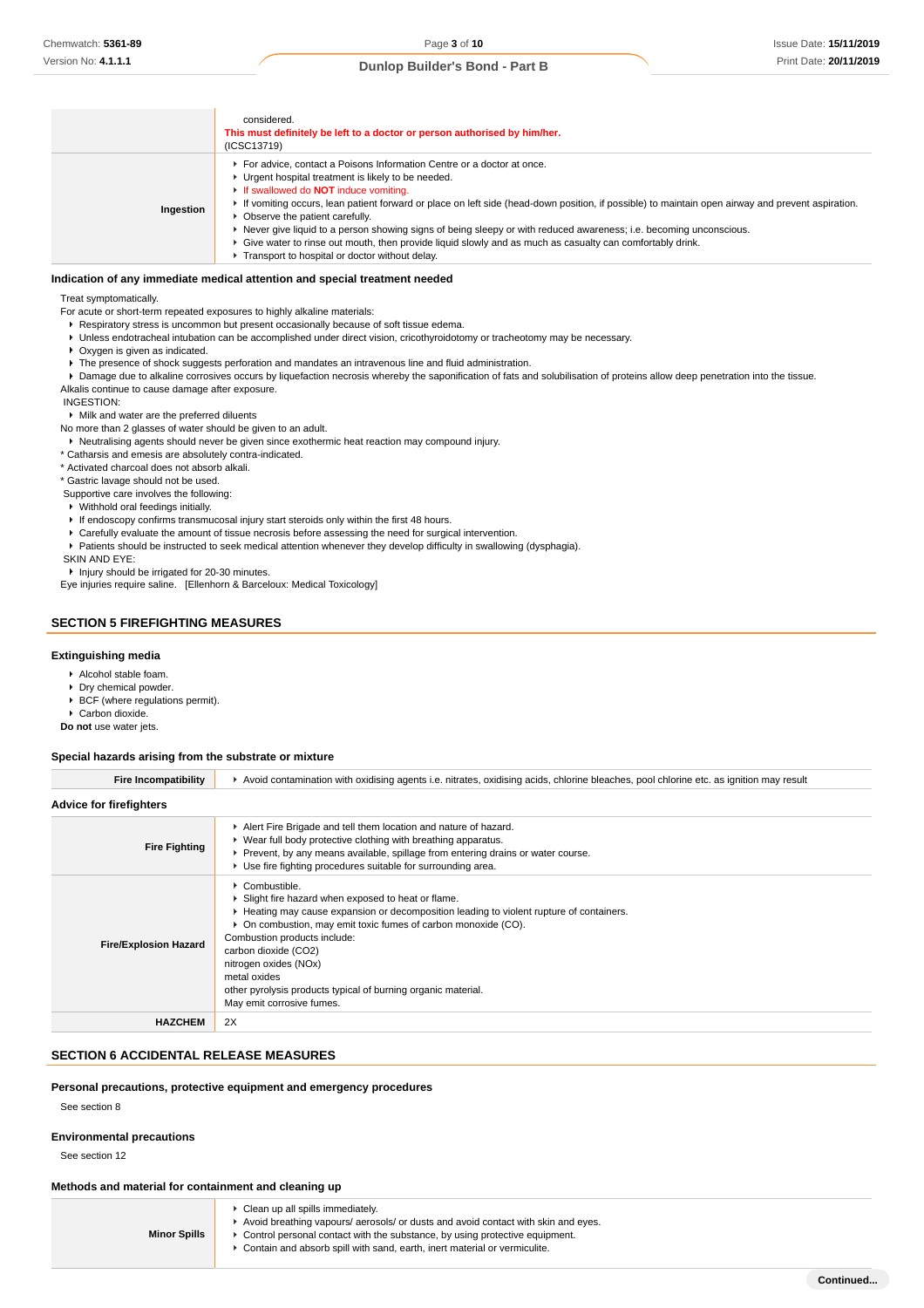|                     | ► Drains for storage or use areas should have retention basins for pH adjustments and dilution of spills before discharge or disposal of<br>material.<br>Check regularly for spills and leaks.                                                                 |
|---------------------|----------------------------------------------------------------------------------------------------------------------------------------------------------------------------------------------------------------------------------------------------------------|
| <b>Major Spills</b> | Clear area of personnel and move upwind.<br>Alert Fire Brigade and tell them location and nature of hazard.<br>Wear full body protective clothing with breathing apparatus.<br>Prevent, by any means available, spillage from entering drains or water course. |

Personal Protective Equipment advice is contained in Section 8 of the SDS.

# **SECTION 7 HANDLING AND STORAGE**

# **Precautions for safe handling**

| Safe handling     | Avoid all personal contact, including inhalation.<br>▶ Wear protective clothing when risk of exposure occurs.<br>▶ Use in a well-ventilated area.<br>• WARNING: To avoid violent reaction, ALWAYS add material to water and NEVER water to material.                           |
|-------------------|--------------------------------------------------------------------------------------------------------------------------------------------------------------------------------------------------------------------------------------------------------------------------------|
| Other information | DO NOT store near acids, or oxidising agents<br>▶ No smoking, naked lights, heat or ignition sources.<br>Store in original containers.<br>▶ Keep containers securely sealed.<br>▶ No smoking, naked lights or ignition sources.<br>Store in a cool, dry, well-ventilated area. |

### **Conditions for safe storage, including any incompatibilities**

| Suitable container      | For low viscosity materials<br>• Drums and jerricans must be of the non-removable head type.<br>▶ Where a can is to be used as an inner package, the can must have a screwed enclosure.<br>For materials with a viscosity of at least 2680 cSt. (23 deg. C) and solids (between 15 C deg. and 40 deg C.):<br>Removable head packaging;<br>▶ Cans with friction closures and<br>low pressure tubes and cartridges<br>may be used.                |
|-------------------------|-------------------------------------------------------------------------------------------------------------------------------------------------------------------------------------------------------------------------------------------------------------------------------------------------------------------------------------------------------------------------------------------------------------------------------------------------|
| Storage incompatibility | Avoid contact with copper, aluminium and their alloys.<br>Avoid reaction with oxidising agents<br>Avoid cross contamination between the two liquid parts of product (kit).<br>If two part products are mixed or allowed to mix in proportions other than manufacturer's recommendation, polymerisation with gelation and<br>evolution of heat (exotherm) may occur.<br>This excess heat may generate toxic vapour<br>Avoid strong acids, bases. |

# **SECTION 8 EXPOSURE CONTROLS / PERSONAL PROTECTION**

# **Control parameters**

# **OCCUPATIONAL EXPOSURE LIMITS (OEL)**

| <b>INGREDIENT DATA</b> |
|------------------------|
|------------------------|

| Source                       | Ingredient | <b>Material name</b> | <b>TWA</b>  | <b>STEL</b>      | Peak             | <b>Notes</b>                                                                                |
|------------------------------|------------|----------------------|-------------|------------------|------------------|---------------------------------------------------------------------------------------------|
| Australia Exposure Standards | limestone  | Calcium<br>carbonate | 10<br>ma/m3 | Not<br>Available | Not<br>Available | (a) This value is for inhalable dust containing no asbestos and<br>< 1% crystalline silica. |

**EMERGENCY LIMITS**

| Ingredient                                    | <b>Material name</b>                      | TEEL-1              | TEEL-2         | TEEL-3      |
|-----------------------------------------------|-------------------------------------------|---------------------|----------------|-------------|
| limestone                                     | Limestone; (Calcium carbonate; Dolomite)  | $45 \text{ mg/m}$ 3 | 500 mg/m3      | 3,000 mg/m3 |
| limestone                                     | Carbonic acid, calcium salt               | $45 \text{ mg/m}$ 3 | $210$ mg/m $3$ | 1,300 mg/m3 |
| $2,4,6-$<br>tris[(dimethylamino)methyl]phenol | Tris(dimethylaminomethyl)phenol, 2,4,6-   | $3.6$ mg/m $3$      | 40 mg/m3       | 240 mg/m3   |
| C.I. Pigment Black 11                         | Iron(II,III) oxide; (Ferrosoferric oxide) | $21 \text{ mg/m}$   | 230 mg/m3      | 1,400 mg/m3 |
|                                               |                                           |                     |                |             |
| Ingredient                                    | <b>Original IDLH</b>                      | <b>Revised IDLH</b> |                |             |
| limestone                                     | Not Available                             | Not Available       |                |             |
| 2-methylpentamethylenediamine                 | Not Available                             | Not Available       |                |             |
| $2,4,6-$<br>tris[(dimethylamino)methyl]phenol | Not Available                             | Not Available       |                |             |
| C.I. Pigment Black 11                         | Not Available                             | Not Available       |                |             |

# **OCCUPATIONAL EXPOSURE BANDING**

| Ingredient            | <b>Occupational Exposure Band Rating</b>                                                                                                                                                                                                                                                                                                                                 | <b>Occupational Exposure Band Limit</b> |
|-----------------------|--------------------------------------------------------------------------------------------------------------------------------------------------------------------------------------------------------------------------------------------------------------------------------------------------------------------------------------------------------------------------|-----------------------------------------|
| C.I. Pigment Black 11 |                                                                                                                                                                                                                                                                                                                                                                          | ≤ 0.01 mg/m <sup>3</sup>                |
| Notes:                | Occupational exposure banding is a process of assigning chemicals into specific categories or bands based on a chemical's potency and the<br>adverse health outcomes associated with exposure. The output of this process is an occupational exposure band (OEB), which corresponds to a<br>range of exposure concentrations that are expected to protect worker health. |                                         |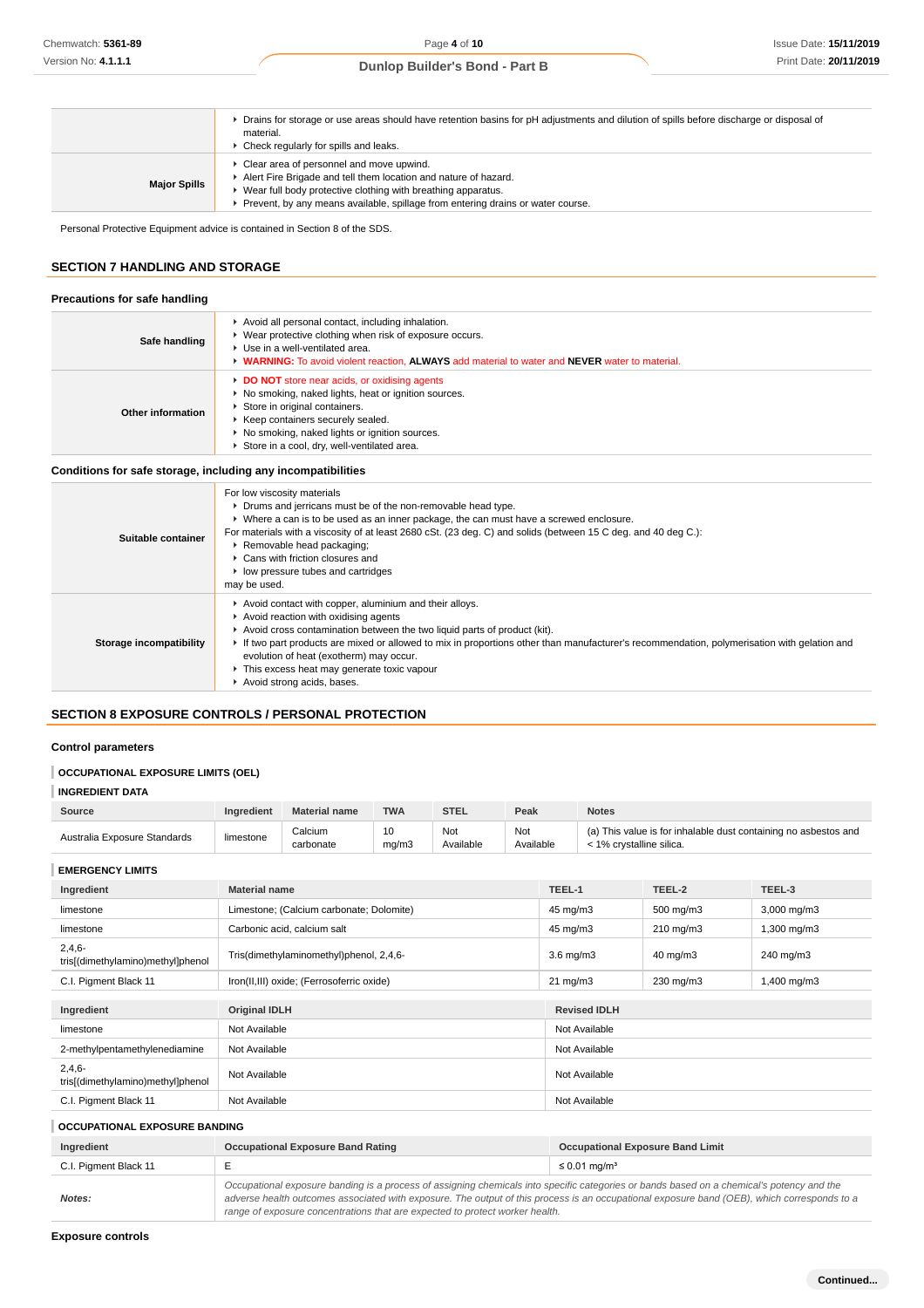| Appropriate engineering<br>controls | Engineering controls are used to remove a hazard or place a barrier between the worker and the hazard. Well-designed engineering controls can<br>be highly effective in protecting workers and will typically be independent of worker interactions to provide this high level of protection.<br>The basic types of engineering controls are:<br>Process controls which involve changing the way a job activity or process is done to reduce the risk.<br>Enclosure and/or isolation of emission source which keeps a selected hazard "physically" away from the worker and ventilation that strategically<br>"adds" and "removes" air in the work environment.                                     |
|-------------------------------------|-----------------------------------------------------------------------------------------------------------------------------------------------------------------------------------------------------------------------------------------------------------------------------------------------------------------------------------------------------------------------------------------------------------------------------------------------------------------------------------------------------------------------------------------------------------------------------------------------------------------------------------------------------------------------------------------------------|
| <b>Personal protection</b>          |                                                                                                                                                                                                                                                                                                                                                                                                                                                                                                                                                                                                                                                                                                     |
| Eye and face protection             | ▶ Safety glasses with unperforated side shields may be used where continuous eye protection is desirable, as in laboratories; spectacles are<br>not sufficient where complete eye protection is needed such as when handling bulk-quantities, where there is a danger of splashing, or if the<br>material may be under pressure.<br>▶ Chemical goggles whenever there is a danger of the material coming in contact with the eyes; goggles must be properly fitted.<br>Full face shield (20 cm, 8 in minimum) may be required for supplementary but never for primary protection of eyes; these afford face<br>protection.<br>Alternatively a gas mask may replace splash goggles and face shields. |
| <b>Skin protection</b>              | See Hand protection below                                                                                                                                                                                                                                                                                                                                                                                                                                                                                                                                                                                                                                                                           |
| Hands/feet protection               | Elbow length PVC gloves<br>NOTE:<br>• The material may produce skin sensitisation in predisposed individuals. Care must be taken, when removing gloves and other protective<br>equipment, to avoid all possible skin contact.<br>▶ Contaminated leather items, such as shoes, belts and watch-bands should be removed and destroyed.                                                                                                                                                                                                                                                                                                                                                                |
| <b>Body protection</b>              | See Other protection below                                                                                                                                                                                                                                                                                                                                                                                                                                                                                                                                                                                                                                                                          |
| Other protection                    | • Overalls.<br>PVC Apron.<br>▶ PVC protective suit may be required if exposure severe.<br>Eyewash unit.                                                                                                                                                                                                                                                                                                                                                                                                                                                                                                                                                                                             |

#### **Respiratory protection**

Type AK-P Filter of sufficient capacity. (AS/NZS 1716 & 1715, EN 143:2000 & 149:2001, ANSI Z88 or national equivalent)

Where the concentration of gas/particulates in the breathing zone, approaches or exceeds the "Exposure Standard" (or ES), respiratory protection is required. Degree of protection varies with both face-piece and Class of filter; the nature of protection varies with Type of filter.

| <b>Required Minimum Protection Factor</b> | <b>Half-Face Respirator</b> | <b>Full-Face Respirator</b> | <b>Powered Air Respirator</b> |
|-------------------------------------------|-----------------------------|-----------------------------|-------------------------------|
| up to $10 \times ES$                      | AK-AUS P2                   |                             | AK-PAPR-AUS / Class 1 P2      |
| up to $50 \times ES$                      |                             | AK-AUS / Class 1 P2         |                               |
| up to $100 \times ES$                     |                             | AK-2 P2                     | AK-PAPR-2 P2 ^                |

#### ^ - Full-face

A(All classes) = Organic vapours, B AUS or B1 = Acid gasses, B2 = Acid gas or hydrogen cyanide(HCN), B3 = Acid gas or hydrogen cyanide(HCN), E = Sulfur dioxide(SO2), G = Agricultural chemicals, K = Ammonia(NH3), Hg = Mercury, NO = Oxides of nitrogen, MB = Methyl bromide, AX = Low boiling point organic compounds(below 65 degC)

Cartridge respirators should never be used for emergency ingress or in areas of unknown vapour concentrations or oxygen content.

▶ The wearer must be warned to leave the contaminated area immediately on detecting any odours through the respirator. The odour may indicate that the mask is not functioning properly, that the vapour concentration is too high, or that the mask is not properly fitted. Because of these limitations, only restricted use of cartridge respirators is considered appropriate.

Cartridge performance is affected by humidity. Cartridges should be changed after 2 hr of continuous use unless it is determined that the humidity is less than 75%, in which case, cartridges can be used for 4 hr. Used cartridges should be discarded daily, regardless of the length of time used

# **SECTION 9 PHYSICAL AND CHEMICAL PROPERTIES**

#### **Information on basic physical and chemical properties**

| Appearance                                      | Grey viscous alkaline liquid; does not mix with water. |                                                   |                |
|-------------------------------------------------|--------------------------------------------------------|---------------------------------------------------|----------------|
|                                                 |                                                        |                                                   |                |
| <b>Physical state</b>                           | Free-flowing Paste                                     | Relative density (Water = 1)                      | Not Available  |
| Odour                                           | Not Available                                          | <b>Partition coefficient n-octanol</b><br>/ water | Not Available  |
| <b>Odour threshold</b>                          | Not Available                                          | Auto-ignition temperature (°C)                    | Not Available  |
| pH (as supplied)                                | Not Applicable                                         | <b>Decomposition temperature</b>                  | Not Available  |
| Melting point / freezing point<br>(°C)          | Not Available                                          | Viscosity (cSt)                                   | Not Available  |
| Initial boiling point and boiling<br>range (°C) | Not Available                                          | Molecular weight (g/mol)                          | Not Applicable |
| Flash point (°C)                                | Not Available                                          | <b>Taste</b>                                      | Not Available  |
| <b>Evaporation rate</b>                         | Not Available                                          | <b>Explosive properties</b>                       | Not Available  |
| <b>Flammability</b>                             | Not Available                                          | <b>Oxidising properties</b>                       | Not Available  |
| Upper Explosive Limit (%)                       | Not Available                                          | Surface Tension (dyn/cm or<br>mN/m                | Not Available  |
| Lower Explosive Limit (%)                       | Not Available                                          | <b>Volatile Component (%vol)</b>                  | Not Available  |
| Vapour pressure (kPa)                           | Not Available                                          | Gas group                                         | Not Available  |
| Solubility in water                             | Immiscible                                             | pH as a solution (1%)                             | Not Applicable |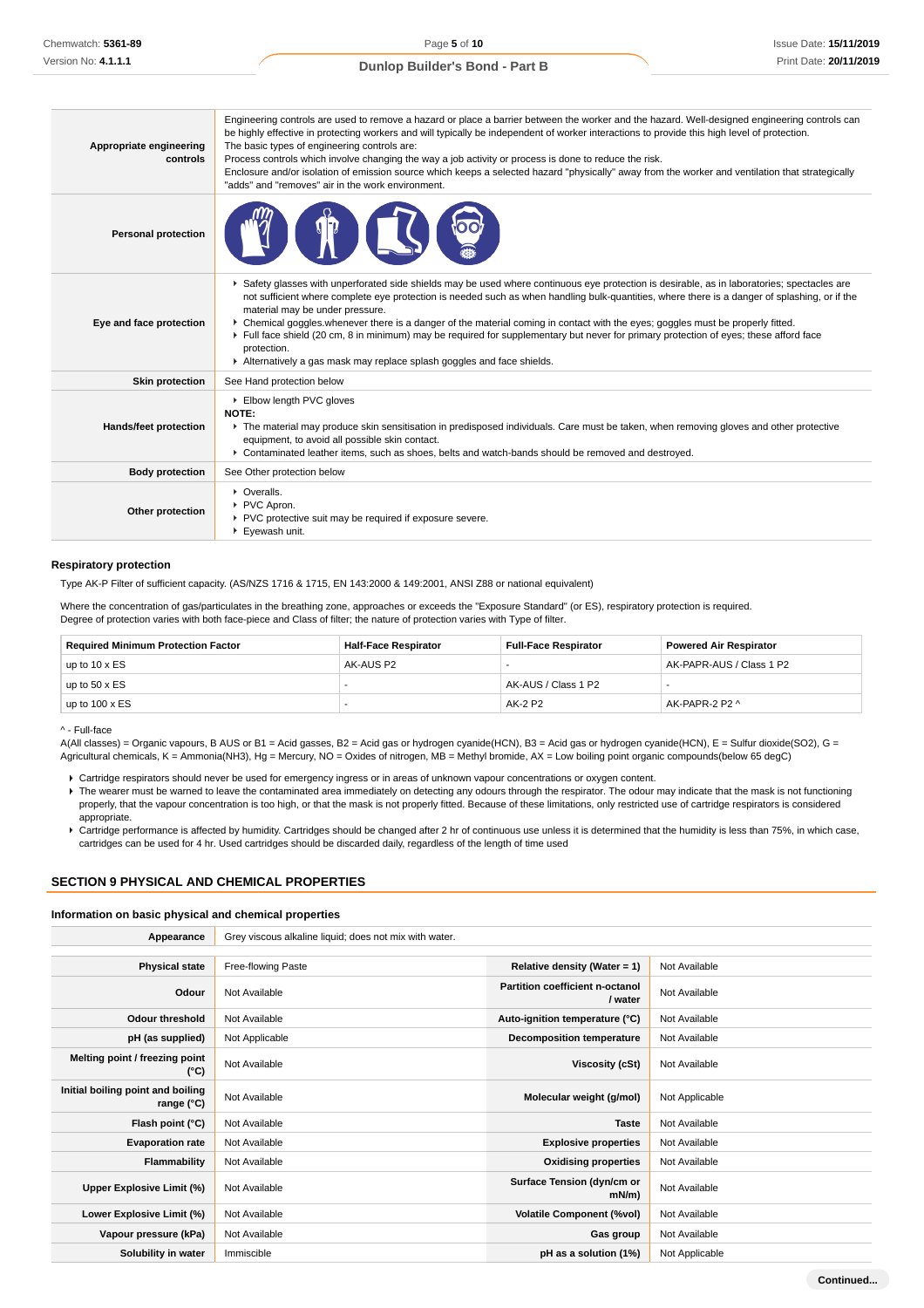# **Vapour density (Air = 1)** Not Available **VOC g/L** 17

|  | <b>SECTION 10 STABILITY AND REACTIVITY</b> |
|--|--------------------------------------------|

| Reactivity                                 | See section 7                                                                                                                        |
|--------------------------------------------|--------------------------------------------------------------------------------------------------------------------------------------|
| <b>Chemical stability</b>                  | • Unstable in the presence of incompatible materials.<br>▶ Product is considered stable.<br>Hazardous polymerisation will not occur. |
| Possibility of hazardous<br>reactions      | See section 7                                                                                                                        |
| <b>Conditions to avoid</b>                 | See section 7                                                                                                                        |
| Incompatible materials                     | See section 7                                                                                                                        |
| <b>Hazardous decomposition</b><br>products | See section 5                                                                                                                        |

# **SECTION 11 TOXICOLOGICAL INFORMATION**

# **Information on toxicological effects**

| Inhaled             | The material can cause respiratory irritation in some persons. The body's response to such irritation can cause further lung damage.<br>Inhaling corrosive bases may irritate the respiratory tract. Symptoms include cough, choking, pain and damage to the mucous membrane.<br>Inhalation of vapours may cause drowsiness and dizziness. This may be accompanied by sleepiness, reduced alertness, loss of reflexes, lack of<br>co-ordination, and vertigo.<br>Inhalation of vapours or aerosols (mists, fumes), generated by the material during the course of normal handling, may be damaging to the health<br>of the individual.                                                                                                                                                                                                                      |
|---------------------|-------------------------------------------------------------------------------------------------------------------------------------------------------------------------------------------------------------------------------------------------------------------------------------------------------------------------------------------------------------------------------------------------------------------------------------------------------------------------------------------------------------------------------------------------------------------------------------------------------------------------------------------------------------------------------------------------------------------------------------------------------------------------------------------------------------------------------------------------------------|
| Ingestion           | The material can produce chemical burns within the oral cavity and gastrointestinal tract following ingestion.<br>Accidental ingestion of the material may be harmful; animal experiments indicate that ingestion of less than 150 gram may be fatal or may<br>produce serious damage to the health of the individual.                                                                                                                                                                                                                                                                                                                                                                                                                                                                                                                                      |
| <b>Skin Contact</b> | The material can produce chemical burns following direct contact with the skin.<br>Open cuts, abraded or irritated skin should not be exposed to this material<br>Entry into the blood-stream, through, for example, cuts, abrasions or lesions, may produce systemic injury with harmful effects. Examine the skin<br>prior to the use of the material and ensure that any external damage is suitably protected.                                                                                                                                                                                                                                                                                                                                                                                                                                          |
| Eye                 | The material can produce chemical burns to the eye following direct contact. Vapours or mists may be extremely irritating.<br>If applied to the eyes, this material causes severe eye damage.                                                                                                                                                                                                                                                                                                                                                                                                                                                                                                                                                                                                                                                               |
| Chronic             | Repeated or prolonged exposure to corrosives may result in the erosion of teeth, inflammatory and ulcerative changes in the mouth and necrosis<br>(rarely) of the jaw. Bronchial irritation, with cough, and frequent attacks of bronchial pneumonia may ensue.<br>Long-term exposure to respiratory irritants may result in airways disease, involving difficulty breathing and related whole-body problems.<br>Skin contact with the material is more likely to cause a sensitisation reaction in some persons compared to the general population.<br>There is some evidence that inhaling this product is more likely to cause a sensitisation reaction in some persons compared to the general<br>population.<br>Substance accumulation, in the human body, may occur and may cause some concern following repeated or long-term occupational exposure. |

|                                   | <b>TOXICITY</b>                                                                       | <b>IRRITATION</b>                                                                                                                      |
|-----------------------------------|---------------------------------------------------------------------------------------|----------------------------------------------------------------------------------------------------------------------------------------|
| Dunlop Builder's Bond - Part B    | Not Available                                                                         | Not Available                                                                                                                          |
|                                   | <b>TOXICITY</b>                                                                       | <b>IRRITATION</b>                                                                                                                      |
|                                   | Oral (rat) LD50: 6450 mg/kg <sup>[2]</sup>                                            | Eye: no adverse effect observed (not irritating)[1]                                                                                    |
| limestone                         |                                                                                       | Skin (rabbit): 500 mg/24h-moderate                                                                                                     |
|                                   |                                                                                       | Skin: no adverse effect observed (not irritating)[1]                                                                                   |
|                                   | <b>TOXICITY</b>                                                                       | <b>IRRITATION</b>                                                                                                                      |
| 2-methylpentamethylenediamine     | Inhalation (rat) LC50: $0.725$ mg/l/1H <sup>[2]</sup>                                 | Eye: adverse effect observed (irritating)[1]                                                                                           |
|                                   | Oral (rat) LD50: 1690 mg/kg[2]                                                        | Skin: adverse effect observed (corrosive)[1]                                                                                           |
|                                   | <b>TOXICITY</b>                                                                       | <b>IRRITATION</b>                                                                                                                      |
|                                   |                                                                                       |                                                                                                                                        |
|                                   | dermal (rat) LD50: >973 mg/kg[1]                                                      | Eye (rabbit): 0.05 mg/24h - SEVERE                                                                                                     |
| $2,4,6-$                          | Inhalation (rat) LC50: >0.125 mg/l/1hr.] <sup>[2]</sup>                               | Eye: adverse effect observed (irreversible damage)[1]                                                                                  |
| tris[(dimethylamino)methyl]phenol | Oral (rat) LD50: 1200 mg/kg <sup>[2]</sup>                                            | Skin (rabbit): 2 mg/24h - SEVERE                                                                                                       |
|                                   |                                                                                       | Skin: adverse effect observed (corrosive)[1]                                                                                           |
|                                   | <b>TOXICITY</b>                                                                       | <b>IRRITATION</b>                                                                                                                      |
| C.I. Pigment Black 11             | Oral (rat) LD50: >10000 mg/kg <sup>[2]</sup>                                          | Not Available                                                                                                                          |
| Legend:                           | specified data extracted from RTECS - Register of Toxic Effect of chemical Substances | 1. Value obtained from Europe ECHA Registered Substances - Acute toxicity 2.* Value obtained from manufacturer's SDS. Unless otherwise |

| <b>LIMESTONE</b>              | Eye (rabbit) 0.75: mg/24h - No evidence of carcinogenic properties. No evidence of mutagenic or teratogenic effects.                                                                                                                                                                                                                                                                                              |
|-------------------------------|-------------------------------------------------------------------------------------------------------------------------------------------------------------------------------------------------------------------------------------------------------------------------------------------------------------------------------------------------------------------------------------------------------------------|
| 2-METHYLPENTAMETHYLENEDIAMINE | The material may produce moderate eye irritation leading to inflammation. Repeated or prolonged exposure to irritants may produce<br>conjunctivitis.<br>The material may produce respiratory tract irritation, and result in damage to the lung including reduced lung function.<br>"Amine heads" possess ammoniacal odour. They are toxic via the acute oral and inhalation routes. They are severe irritants or |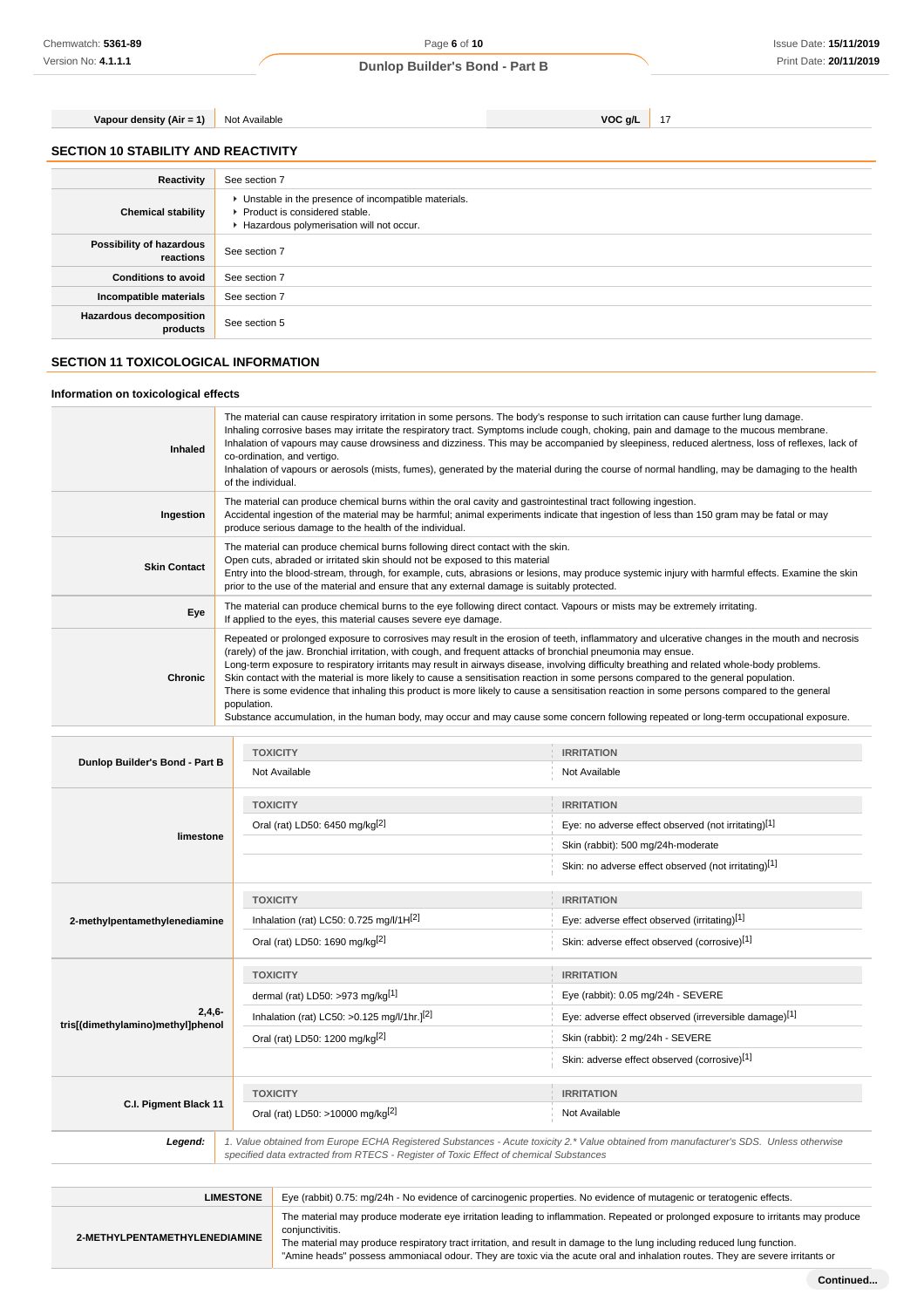|                                                                                                             |                        | corrosive to the skin and eye following direct application to the skin or eye. Repeated inhalation produces irritation of the nose with<br>accompanying tissue changes.<br>Inhalation (None) LC50: 2900-4100 mg/m3/h * * Robust Summary for Amine Heads Category                                                                                                                                                                                                                                                                                                                                                                                                                                                                                                                             |                                                                                                                                    |                                                                                                                                                                                                                                                            |  |
|-------------------------------------------------------------------------------------------------------------|------------------------|----------------------------------------------------------------------------------------------------------------------------------------------------------------------------------------------------------------------------------------------------------------------------------------------------------------------------------------------------------------------------------------------------------------------------------------------------------------------------------------------------------------------------------------------------------------------------------------------------------------------------------------------------------------------------------------------------------------------------------------------------------------------------------------------|------------------------------------------------------------------------------------------------------------------------------------|------------------------------------------------------------------------------------------------------------------------------------------------------------------------------------------------------------------------------------------------------------|--|
| TRIS[(DIMETHYLAMINO)METHYL]PHENOL                                                                           | 2,4,6                  |                                                                                                                                                                                                                                                                                                                                                                                                                                                                                                                                                                                                                                                                                                                                                                                              |                                                                                                                                    | The material may cause severe skin irritation after prolonged or repeated exposure and may produce on contact skin redness,<br>swelling, the production of vesicles, scaling and thickening of the skin. Repeated exposures may produce severe ulceration. |  |
| <b>C.I. PIGMENT BLACK 11</b>                                                                                |                        | No data of toxicological significance identified in literature search.                                                                                                                                                                                                                                                                                                                                                                                                                                                                                                                                                                                                                                                                                                                       |                                                                                                                                    |                                                                                                                                                                                                                                                            |  |
| <b>LIMESTONE &amp; 2,4,6-</b><br>TRIS[(DIMETHYLAMINO)METHYL]PHENOL                                          |                        | may produce conjunctivitis.                                                                                                                                                                                                                                                                                                                                                                                                                                                                                                                                                                                                                                                                                                                                                                  | The material may produce severe irritation to the eye causing pronounced inflammation. Repeated or prolonged exposure to irritants |                                                                                                                                                                                                                                                            |  |
| 2-METHYLPENTAMETHYLENEDIAMINE                                                                               | <b>LIMESTONE &amp;</b> | production of vesicles, scaling and thickening of the skin.                                                                                                                                                                                                                                                                                                                                                                                                                                                                                                                                                                                                                                                                                                                                  |                                                                                                                                    | The material may cause skin irritation after prolonged or repeated exposure and may produce on contact skin redness, swelling, the                                                                                                                         |  |
| 2-METHYLPENTAMETHYLENEDIAMINE &<br>$2,4,6-$<br>TRIS[(DIMETHYLAMINO)METHYL]PHENOL<br>& C.I. PIGMENT BLACK 11 |                        | Asthma-like symptoms may continue for months or even years after exposure to the material ends. This may be due to a<br>non-allergic condition known as reactive airways dysfunction syndrome (RADS) which can occur after exposure to high levels of<br>highly irritating compound. Main criteria for diagnosing RADS include the absence of previous airways disease in a non-atopic<br>individual, with sudden onset of persistent asthma-like symptoms within minutes to hours of a documented exposure to the irritant.<br>Other criteria for diagnosis of RADS include a reversible airflow pattern on lung function tests, moderate to severe bronchial<br>hyperreactivity on methacholine challenge testing, and the lack of minimal lymphocytic inflammation, without eosinophilia. |                                                                                                                                    |                                                                                                                                                                                                                                                            |  |
| 2-METHYLPENTAMETHYLENEDIAMINE &<br>$2,4,6-$<br>TRIS[(DIMETHYLAMINO)METHYL]PHENOL                            |                        | Overexposure to most of these materials may cause adverse health effects.<br>Many amine-based compounds can cause release of histamines, which, in turn, can trigger allergic and other physiological effects,<br>including constriction of the bronchi or asthma and inflammation of the cavity of the nose. Whole-body symptoms include headache,<br>nausea, faintness, anxiety, a decrease in blood pressure, rapid heartbeat, itching, reddening of the skin, urticaria (hives) and<br>swelling of the face, which are usually transient.<br>There are generally four routes of possible or potential exposure: inhalation, skin contact, eye contact, and swallowing.                                                                                                                   |                                                                                                                                    |                                                                                                                                                                                                                                                            |  |
| $2,4,6-$<br>TRIS[(DIMETHYLAMINO)METHYL]PHENOL<br>& C.I. PIGMENT BLACK 11                                    |                        | No significant acute toxicological data identified in literature search.                                                                                                                                                                                                                                                                                                                                                                                                                                                                                                                                                                                                                                                                                                                     |                                                                                                                                    |                                                                                                                                                                                                                                                            |  |
| <b>Acute Toxicity</b>                                                                                       | ✔                      |                                                                                                                                                                                                                                                                                                                                                                                                                                                                                                                                                                                                                                                                                                                                                                                              | Carcinogenicity                                                                                                                    | ×                                                                                                                                                                                                                                                          |  |
| <b>Skin Irritation/Corrosion</b>                                                                            | ✔                      |                                                                                                                                                                                                                                                                                                                                                                                                                                                                                                                                                                                                                                                                                                                                                                                              | Reproductivity                                                                                                                     | ×                                                                                                                                                                                                                                                          |  |
| <b>Serious Eye Damage/Irritation</b>                                                                        | ✔                      |                                                                                                                                                                                                                                                                                                                                                                                                                                                                                                                                                                                                                                                                                                                                                                                              | <b>STOT - Single Exposure</b>                                                                                                      | ✔                                                                                                                                                                                                                                                          |  |
| <b>Respiratory or Skin</b><br>sensitisation                                                                 | ✔                      |                                                                                                                                                                                                                                                                                                                                                                                                                                                                                                                                                                                                                                                                                                                                                                                              | <b>STOT - Repeated Exposure</b>                                                                                                    | ×                                                                                                                                                                                                                                                          |  |
| <b>Mutagenicity</b>                                                                                         | ×                      |                                                                                                                                                                                                                                                                                                                                                                                                                                                                                                                                                                                                                                                                                                                                                                                              | <b>Aspiration Hazard</b>                                                                                                           | ×                                                                                                                                                                                                                                                          |  |
|                                                                                                             |                        |                                                                                                                                                                                                                                                                                                                                                                                                                                                                                                                                                                                                                                                                                                                                                                                              | Legend:                                                                                                                            | $\blacktriangleright$ - Data either not available or does not fill the criteria for classification<br>$\blacktriangleright$ - Data available to make classification                                                                                        |  |

# **SECTION 12 ECOLOGICAL INFORMATION**

#### **Toxicity**

| Dunlop Builder's Bond - Part B                | <b>ENDPOINT</b>  | <b>TEST DURATION (HR)</b> | <b>SPECIES</b>                | VALUE            | <b>SOURCE</b>    |
|-----------------------------------------------|------------------|---------------------------|-------------------------------|------------------|------------------|
|                                               | Not<br>Available | Not Available             | Not Available                 | Not<br>Available | Not<br>Available |
|                                               | <b>ENDPOINT</b>  | <b>TEST DURATION (HR)</b> | <b>SPECIES</b>                | VALUE            | <b>SOURCE</b>    |
|                                               | <b>LC50</b>      | 96                        | Fish                          | >56000mg/L       | 4                |
| limestone                                     | EC50             | 72                        | Algae or other aquatic plants | $>14$ mg/L       | $\overline{2}$   |
|                                               | EC10             | 72                        | Algae or other aquatic plants | $>14$ mg/L       | $\overline{2}$   |
|                                               | <b>NOEC</b>      | 72                        | Algae or other aquatic plants | 14mg/L           | $\overline{2}$   |
|                                               | <b>ENDPOINT</b>  | <b>TEST DURATION (HR)</b> | <b>SPECIES</b>                | <b>VALUE</b>     | <b>SOURCE</b>    |
|                                               | <b>LC50</b>      | 96                        | Fish                          | 1-825mg/L        | $\overline{2}$   |
| 2-methylpentamethylenediamine                 | EC50             | 48                        | Crustacea                     | 19.8mg/L         | $\overline{2}$   |
|                                               | <b>EC50</b>      | 96                        | Algae or other aquatic plants | 25.122mg/L       | 3                |
|                                               | <b>NOEC</b>      | 96                        | Fish                          | $1-mg/L$         | $\overline{2}$   |
|                                               | <b>ENDPOINT</b>  | <b>TEST DURATION (HR)</b> | <b>SPECIES</b>                | VALUE            | <b>SOURCE</b>    |
| $2,4,6-$<br>tris[(dimethylamino)methyl]phenol | <b>LC50</b>      | 96                        | Fish                          | 175mg/L          | $\overline{2}$   |
|                                               | EC50             | 72                        | Algae or other aquatic plants | $2.8$ mg/L       | $\overline{2}$   |
|                                               | <b>ENDPOINT</b>  | <b>TEST DURATION (HR)</b> | <b>SPECIES</b>                | <b>VALUE</b>     | <b>SOURCE</b>    |
|                                               | <b>LC50</b>      | 96                        | Fish                          | $0.05$ mg/L      | $\overline{2}$   |
| C.I. Pigment Black 11                         | EC50             | 48                        | Crustacea                     | 5.11mg/L         | $\overline{2}$   |
|                                               | EC50             | 72                        | Algae or other aquatic plants | 18mg/L           | $\overline{2}$   |
|                                               | <b>NOEC</b>      | 504                       | Fish                          | $0.52$ mg/L      | $\overline{2}$   |

V3.12 (QSAR) - Aquatic Toxicity Data (Estimated) 4. US EPA, Ecotox database - Aquatic Toxicity Data 5. ECETOC Aquatic Hazard Assessment Data 6. NITE (Japan) - Bioconcentration Data 7. METI (Japan) - Bioconcentration Data 8. Vendor Data

Toxic to aquatic organisms, may cause long-term adverse effects in the aquatic environment. **DO NOT** discharge into sewer or waterways.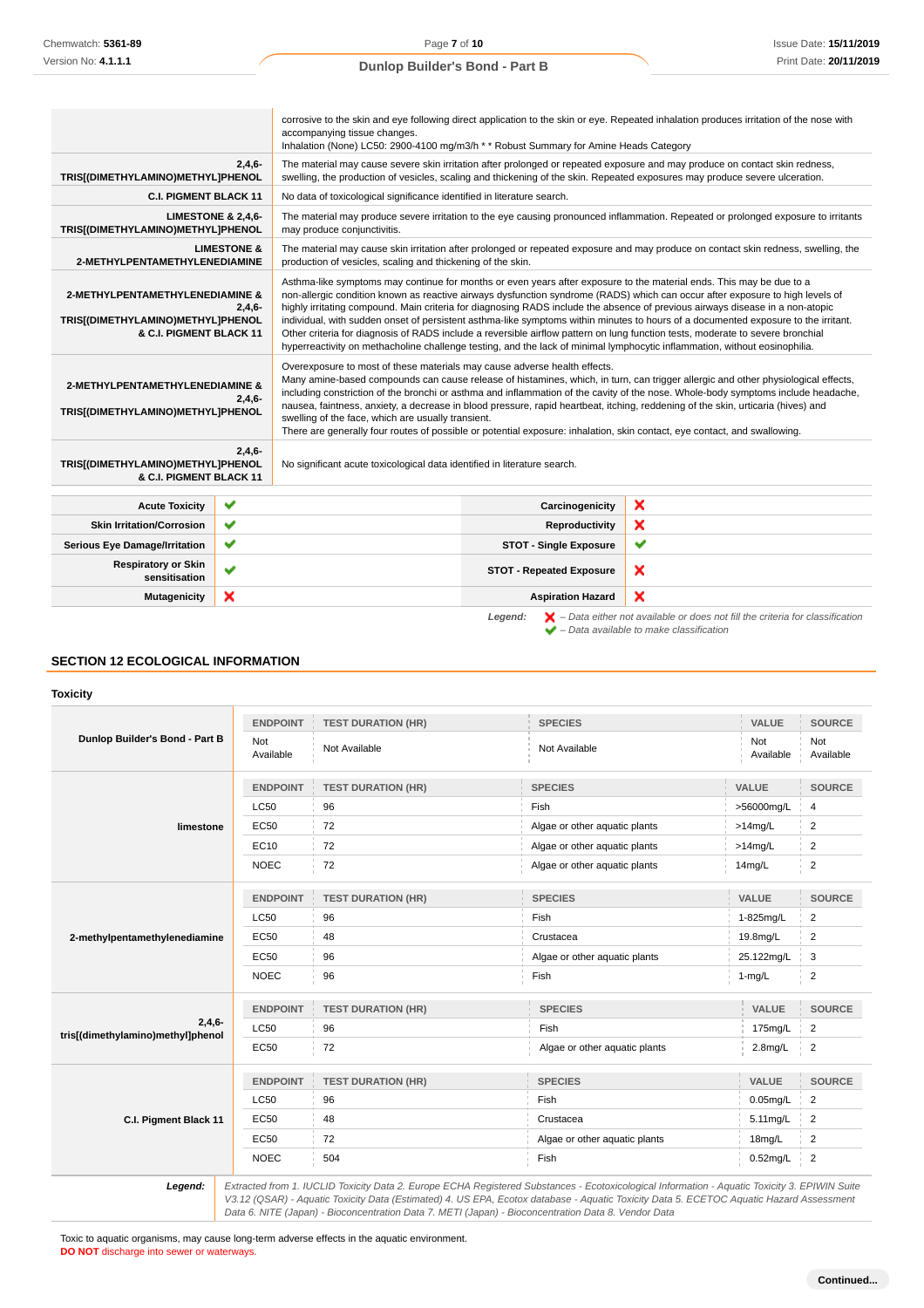### **Persistence and degradability**

| Ingredient                                    | Persistence: Water/Soil | <b>Persistence: Air</b> |
|-----------------------------------------------|-------------------------|-------------------------|
| 2-methylpentamethylenediamine                 | LOW                     | LOW                     |
| $2,4,6-$<br>tris[(dimethylamino)methyl]phenol | <b>HIGH</b>             | <b>HIGH</b>             |

### **Bioaccumulative potential**

| Ingredient                                    | <b>Bioaccumulation</b>   |
|-----------------------------------------------|--------------------------|
| 2-methylpentamethylenediamine                 | LOW (LogKOW = $0.2725$ ) |
| $2,4,6-$<br>tris[(dimethylamino)methyl]phenol | LOW (LogKOW = $0.773$ )  |

# **Mobility in soil**

| Ingredient                                    | <b>Mobility</b>     |
|-----------------------------------------------|---------------------|
| 2-methylpentamethylenediamine                 | $LOW (KOC = 251.2)$ |
| $2,4,6-$<br>tris[(dimethylamino)methyl]phenol | $LOW (KOC = 15130)$ |

# **SECTION 13 DISPOSAL CONSIDERATIONS**

#### **Waste treatment methods Product / Packaging disposal Recycle wherever possible.** Consult manufacturer for recycling options or consult local or regional waste management authority for disposal if no suitable treatment or disposal facility can be identified. Treat and neutralise at an approved treatment plant. Treatment should involve: Mixing or slurrying in water; Neutralisation followed by: burial in a land-fill specifically licensed to accept chemical and / or pharmaceutical wastes or Incineration in a licensed apparatus (after admixture with suitable combustible material) ■ Decontaminate empty containers.

# **SECTION 14 TRANSPORT INFORMATION**

| <b>Labels Required</b>  |    |
|-------------------------|----|
|                         |    |
| <b>Marine Pollutant</b> |    |
| <b>HAZCHEM</b>          | 2X |

# **Land transport (ADG)**

| <b>UN number</b>             | 2735                                                                                                                |  |  |
|------------------------------|---------------------------------------------------------------------------------------------------------------------|--|--|
| UN proper shipping name      | AMINES, LIQUID, CORROSIVE, N.O.S. or POLYAMINES, LIQUID, CORROSIVE, N.O.S. (contains 2-methylpentamethylenediamine) |  |  |
| Transport hazard class(es)   | Class<br>8<br>Subrisk<br>Not Applicable                                                                             |  |  |
| Packing group                | $\mathbf{III}$                                                                                                      |  |  |
| <b>Environmental hazard</b>  | Environmentally hazardous                                                                                           |  |  |
| Special precautions for user | Special provisions<br>223 274<br>5L<br>Limited quantity                                                             |  |  |

# **Air transport (ICAO-IATA / DGR)**

| UN number                  | 2735                                                                                          |  |  |  |
|----------------------------|-----------------------------------------------------------------------------------------------|--|--|--|
| UN proper shipping name    | Amines, liquid, corrosive, n.o.s. * (contains 2-methylpentamethylenediamine)                  |  |  |  |
| Transport hazard class(es) | <b>ICAO/IATA Class</b><br>8<br>ICAO / IATA Subrisk<br>Not Applicable<br><b>ERG Code</b><br>8L |  |  |  |
| <b>Packing group</b>       | Ш                                                                                             |  |  |  |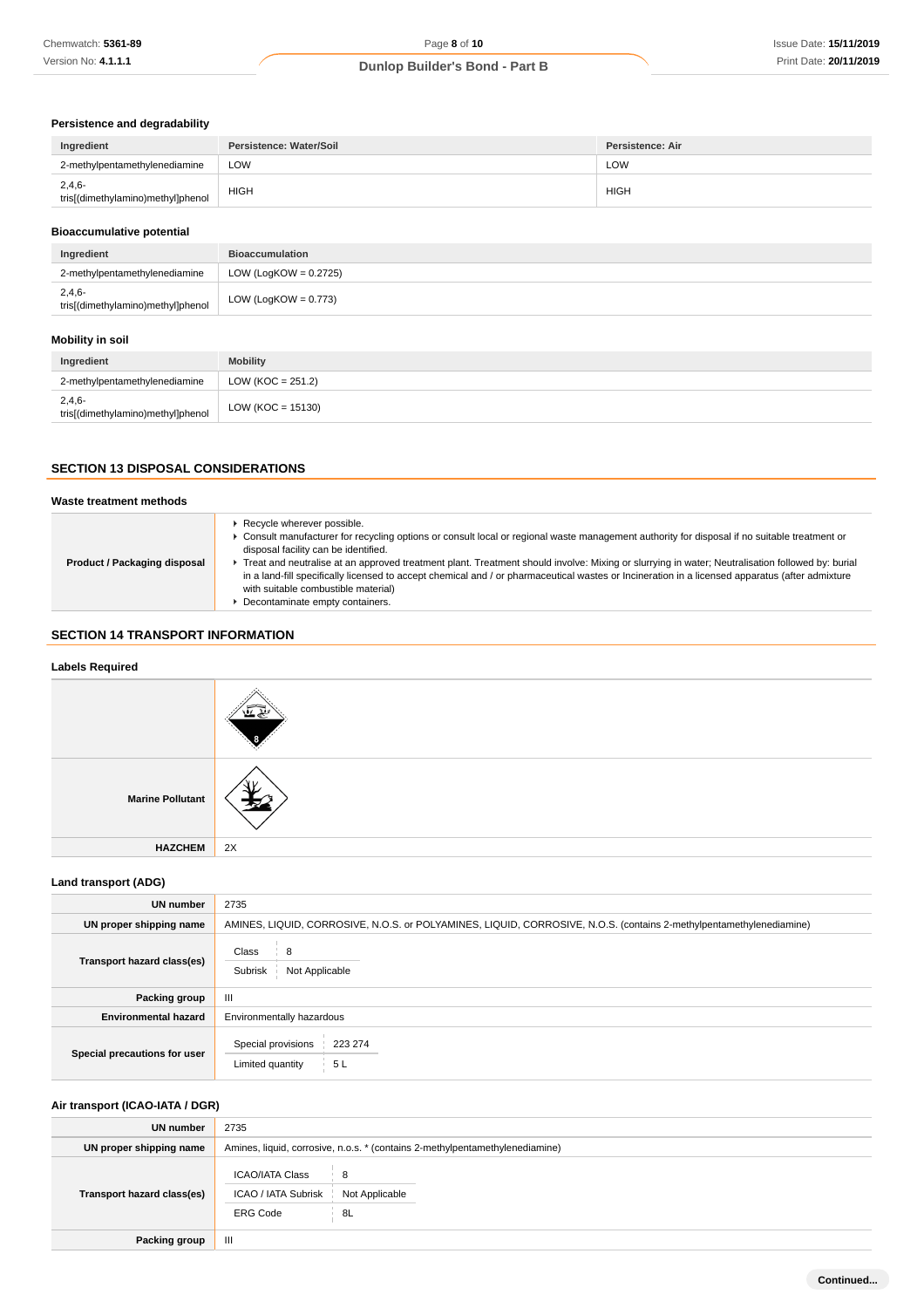| <b>Environmental hazard</b>  | Environmentally hazardous                                 |         |  |
|------------------------------|-----------------------------------------------------------|---------|--|
|                              | Special provisions                                        | A3 A803 |  |
|                              | Cargo Only Packing Instructions                           | 856     |  |
|                              | Cargo Only Maximum Qty / Pack                             | 60L     |  |
| Special precautions for user | Passenger and Cargo Packing Instructions                  | 852     |  |
|                              | Passenger and Cargo Maximum Qty / Pack                    | 5 L     |  |
|                              | Passenger and Cargo Limited Quantity Packing Instructions | Y841    |  |
|                              | Passenger and Cargo Limited Maximum Qty / Pack            | 1 L     |  |

#### **Sea transport (IMDG-Code / GGVSee)**

| <b>UN number</b>             | 2735                                                                                                                |
|------------------------------|---------------------------------------------------------------------------------------------------------------------|
| UN proper shipping name      | AMINES, LIQUID, CORROSIVE, N.O.S. or POLYAMINES, LIQUID, CORROSIVE, N.O.S. (contains 2-methylpentamethylenediamine) |
| Transport hazard class(es)   | <b>IMDG Class</b><br>8<br><b>IMDG Subrisk</b><br>Not Applicable                                                     |
| Packing group                | Ш                                                                                                                   |
| <b>Environmental hazard</b>  | <b>Marine Pollutant</b>                                                                                             |
| Special precautions for user | $F-A$ , S-B<br><b>EMS Number</b><br>223 274<br>Special provisions<br><b>Limited Quantities</b><br>5 L               |

**Transport in bulk according to Annex II of MARPOL and the IBC code**

Not Applicable

# **SECTION 15 REGULATORY INFORMATION**

#### **Safety, health and environmental regulations / legislation specific for the substance or mixture**

# **LIMESTONE IS FOUND ON THE FOLLOWING REGULATORY LISTS**

| Australia Exposure Standards                                                       | Australia Standard for the Uniform Scheduling of Medicines and Poisons (SUSMP) - |  |  |
|------------------------------------------------------------------------------------|----------------------------------------------------------------------------------|--|--|
| Australia Inventory of Chemical Substances (AICS)                                  | Schedule 6                                                                       |  |  |
| Australia Standard for the Uniform Scheduling of Medicines and Poisons (SUSMP) -   | GESAMP/EHS Composite List - GESAMP Hazard Profiles                               |  |  |
| Schedule 5                                                                         | IMO IBC Code Chapter 18: List of products to which the Code does not apply       |  |  |
| 2-METHYLPENTAMETHYLENEDIAMINE IS FOUND ON THE FOLLOWING REGULATORY LISTS           |                                                                                  |  |  |
| Australia Dangerous Goods Code (ADG Code) - Dangerous Goods List                   | International Air Transport Association (IATA) Dangerous Goods Regulations       |  |  |
| Australia Dangerous Goods Code (ADG Code) - List of Emergency Action Codes         | International Maritime Dangerous Goods Requirements (IMDG Code)                  |  |  |
| Australia Inventory of Chemical Substances (AICS)                                  | United Nations Recommendations on the Transport of Dangerous Goods Model         |  |  |
|                                                                                    | Regulations                                                                      |  |  |
| 2.4.6-TRIS[(DIMETHYLAMINO)METHYL]PHENOL IS FOUND ON THE FOLLOWING REGULATORY LISTS |                                                                                  |  |  |

Australia Dangerous Goods Code (ADG Code) - Dangerous Goods List Australia Dangerous Goods Code (ADG Code) - List of Emergency Action Codes Australia Hazardous Chemical Information System (HCIS) - Hazardous Chemicals Australia Inventory of Chemical Substances (AICS) Australia Standard for the Uniform Scheduling of Medicines and Poisons (SUSMP) - Schedule 2 International Air Transport Association (IATA) Dangerous Goods Regulations International Maritime Dangerous Goods Requirements (IMDG Code) United Nations Recommendations on the Transport of Dangerous Goods Model

#### Regulations **C.I. PIGMENT BLACK 11 IS FOUND ON THE FOLLOWING REGULATORY LISTS** Australia Dangerous Goods Code (ADG Code) - Dangerous Goods List Australia Dangerous Goods Code (ADG Code) - List of Emergency Action Codes Australia Inventory of Chemical Substances (AICS) International Air Transport Association (IATA) Dangerous Goods Regulations International Maritime Dangerous Goods Requirements (IMDG Code) United Nations Recommendations on the Transport of Dangerous Goods Model Regulations

#### **National Inventory Status**

| <b>National Inventory</b>     | <b>Status</b>                                                                                      |
|-------------------------------|----------------------------------------------------------------------------------------------------|
| Australia - AICS              | Yes                                                                                                |
| Canada - DSL                  | Yes                                                                                                |
| Canada - NDSL                 | No (2-methylpentamethylenediamine; 2,4,6-tris[(dimethylamino)methyl]phenol; C.I. Pigment Black 11) |
| China - IECSC                 | Yes                                                                                                |
| Europe - EINEC / ELINCS / NLP | Yes                                                                                                |
| Japan - ENCS                  | Yes                                                                                                |
| Korea - KECI                  | Yes                                                                                                |
| New Zealand - NZIoC           | Yes                                                                                                |
| Philippines - PICCS           | Yes                                                                                                |
| USA - TSCA                    | Yes                                                                                                |